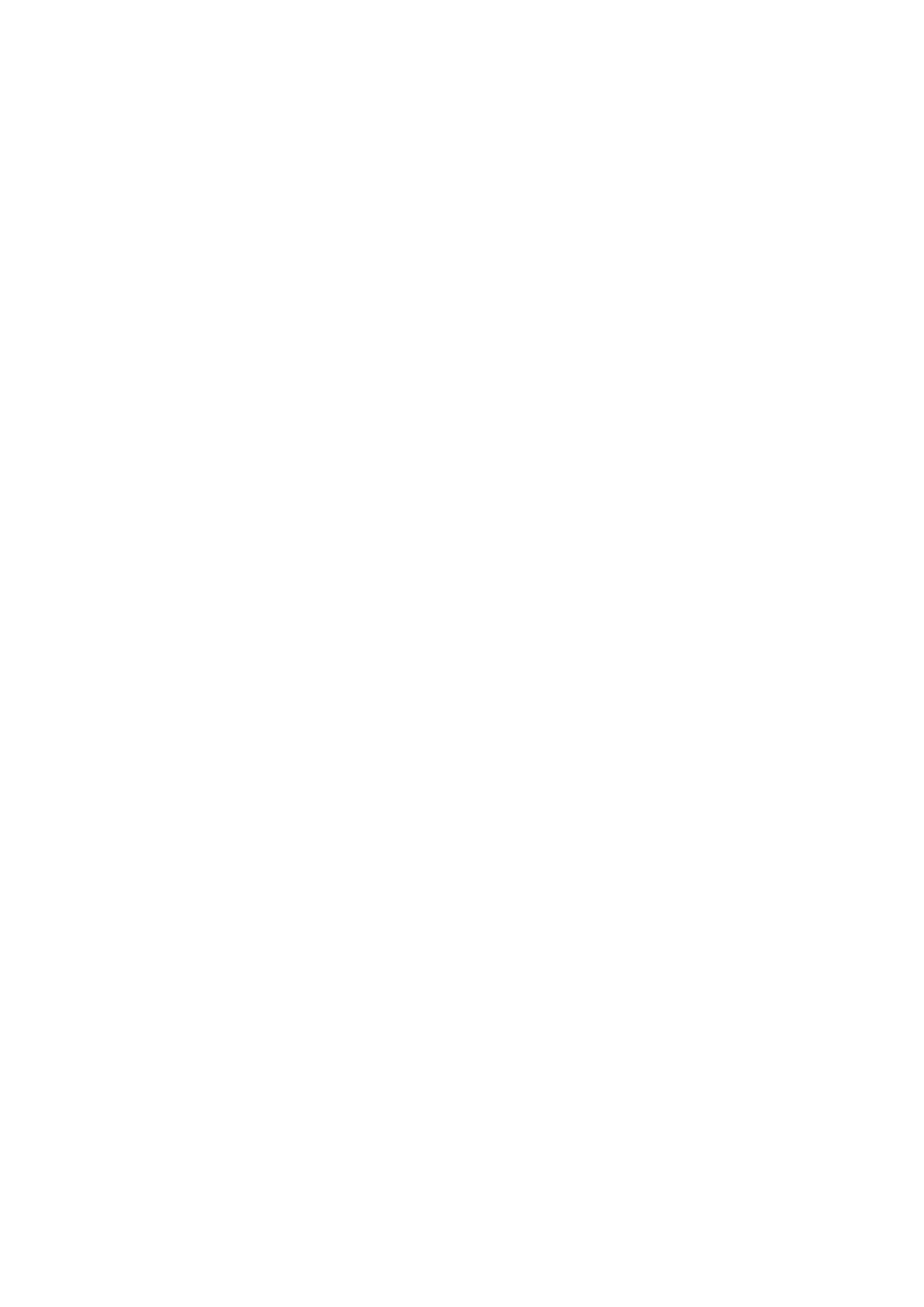### Key Points

- [Health inequalities](http://www.health-inequalities.eu/HEALTHEQUITY/EN/about_hi/glossary/) are described as preventable and unjust differences in the health status between groups, populations or individuals. They exist because of unequal distributions of social, environmental and economic conditions within societies. These conditions determine the risk of people getting ill, their ability to prevent sickness, and opportunities access to the right treatments.
- People with a learning disability are a vulnerable group who experience health inequalities. They have diverse needs; often they will experience multiple health problems and have difficulties communicating. This can lead to challenges in terms of identifying health issues.
- Research shows that people with a learning disability are more likely to experience poorer health outcomes and have shorter life expectancies than the general population.
- Even though people with a learning disability have a right to access healthcare services in the same way as everyone else, they are less likely to get some of the evidence-based treatments and checks they need, and more likely to face barriers when accessing services.
- Whilst GPs act as the gatekeepers to the healthcare system and are usually the first point of contact, people with a learning disability make far less use of their GP than the general population. This can also lead to delays in diagnosis and treatment.
- A range of inquiries conducted elsewhere in the UK have stated that healthcare services are failing to meet the needs of people with learning disabilities, resulting in poor health outcomes and premature death. There are also problems with 'diagnostic overshadowing' a lack of 'reasonable adjustments' being made (such as longer appointment times), and disjointed working practices with other parts of the healthcare system.
- In Northern Ireland, anti-discrimination legislation and the development of local policies have attempted to address the issue of health inequalities and disability. The main driver for change was the Bamford Review. It made a series of recommendations to improve the lives and address the unmet health care needs of people with a learning disability.
- Despite two Bamford Action Plans and a Service Framework for Learning Disability, progress to reduce the health inequalities faced by people with a learning disability, whilst commendable, has been slow. At times, it appears that details of actions have been vague and targets have not always been met.
- Currently, there is no central register detailing the actual number of people with a learning disability in Northern Ireland. This makes it difficult to target services at this group and to monitor the state of their health in terms of health inequalities.
- Evidence would indicate that continued action is needed on several fronts. Identifying people who are not known to services, collecting appropriate learning disability population data, ensuring all GPs are involved in the health check scheme, and improving health promotion/screening are just some steps that will start to close the gap in terms of the health inequalities experienced by people with a learning disability.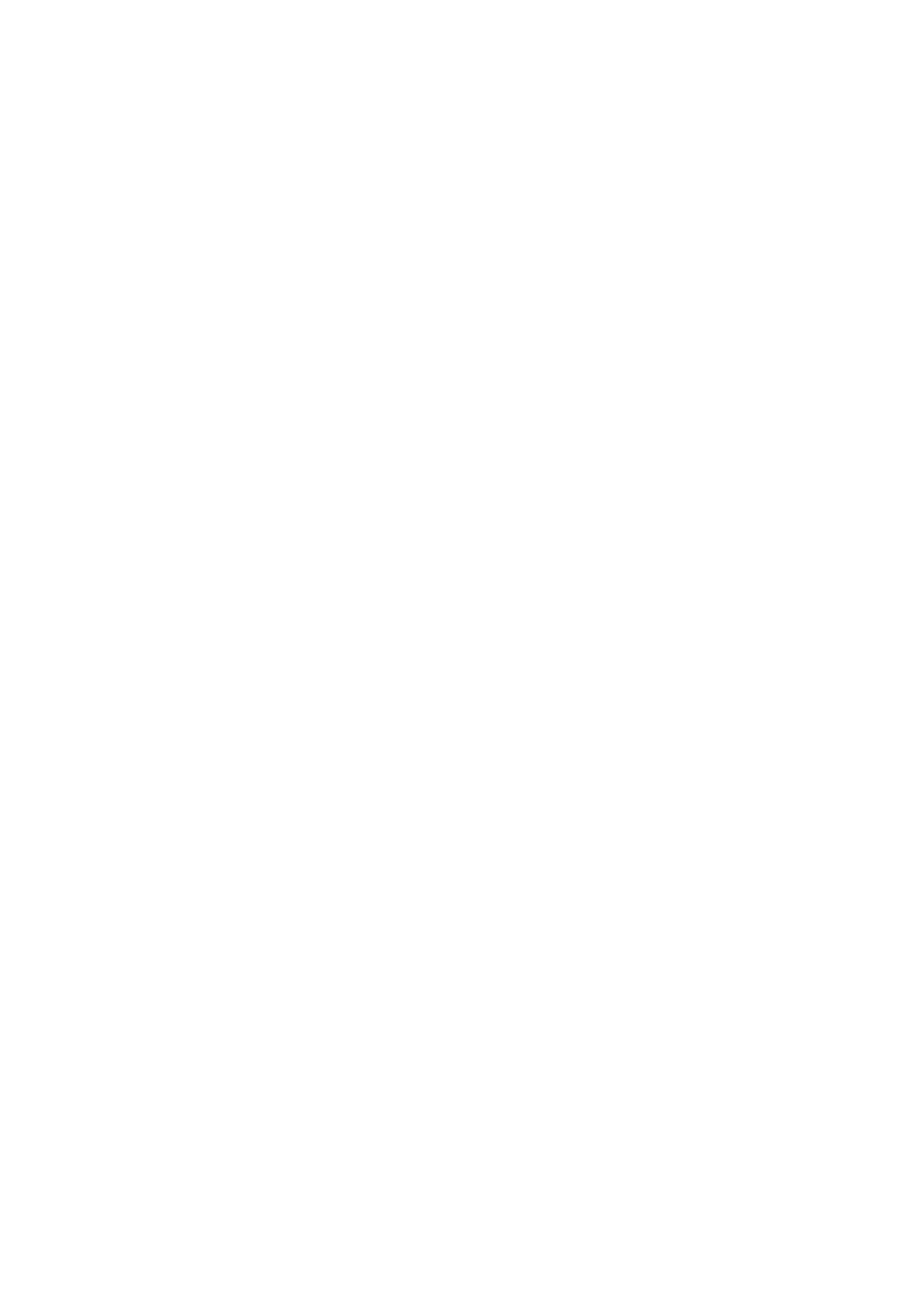### **Contents**

| 2.                                                                                     |     |                                                                               |  |  |  |
|----------------------------------------------------------------------------------------|-----|-------------------------------------------------------------------------------|--|--|--|
|                                                                                        | 2.1 |                                                                               |  |  |  |
|                                                                                        | 2.2 |                                                                               |  |  |  |
|                                                                                        | 2.3 |                                                                               |  |  |  |
| 3.                                                                                     |     |                                                                               |  |  |  |
|                                                                                        | 3.1 |                                                                               |  |  |  |
|                                                                                        | 3.2 |                                                                               |  |  |  |
| 4.                                                                                     |     |                                                                               |  |  |  |
|                                                                                        | 4.1 |                                                                               |  |  |  |
|                                                                                        | 4.2 |                                                                               |  |  |  |
|                                                                                        | 4.3 |                                                                               |  |  |  |
|                                                                                        | 4.4 | Confidential inquiry: premature deaths of people with learning disabilties 13 |  |  |  |
| 5.                                                                                     |     |                                                                               |  |  |  |
| 6.                                                                                     |     |                                                                               |  |  |  |
|                                                                                        | 6.1 |                                                                               |  |  |  |
|                                                                                        | 6.2 |                                                                               |  |  |  |
|                                                                                        | 6.3 |                                                                               |  |  |  |
|                                                                                        | 6.7 |                                                                               |  |  |  |
|                                                                                        | 6.4 |                                                                               |  |  |  |
|                                                                                        |     |                                                                               |  |  |  |
|                                                                                        | 6.6 |                                                                               |  |  |  |
| 7.                                                                                     |     |                                                                               |  |  |  |
|                                                                                        |     | Appendix 1 Recommendations: Confidential Inquiring into premature deaths 23   |  |  |  |
| Appendix 2: Inequalities linked to learning disability (Equal Lives Review, 2005) 24   |     |                                                                               |  |  |  |
| Appendix 3: Bamford Action Plan (2009-11); Key action to address health inequalities25 |     |                                                                               |  |  |  |
|                                                                                        |     | Appendix 4: DHSSPS Service Framework for Learning Disability (2013-16) 26     |  |  |  |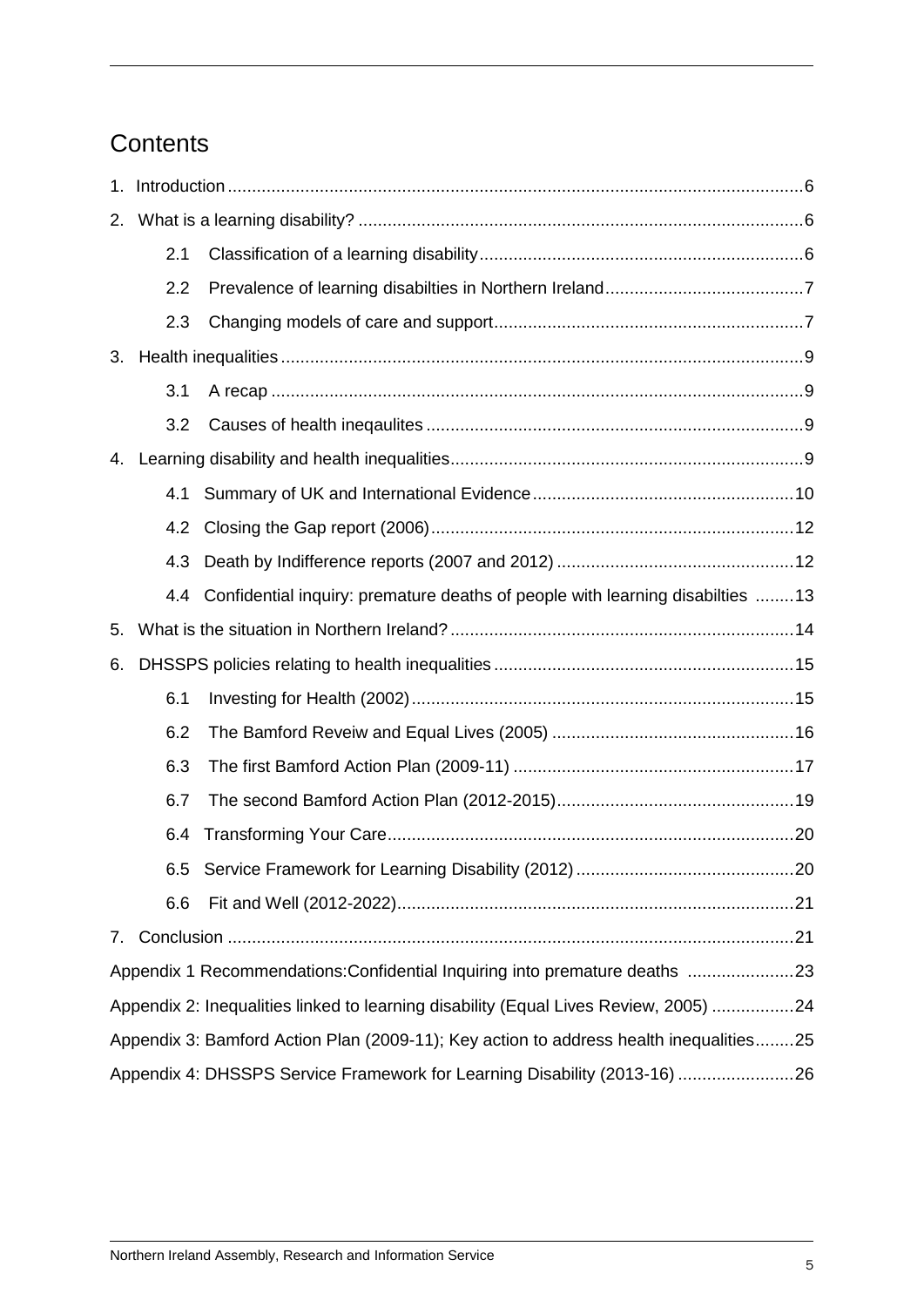### <span id="page-5-0"></span>1. Introduction

 $\overline{a}$ 

In 2012 the Committee for Health, Social Services and Public Safety undertook a *Review of Health Inequalities*. 1,2 After a series of evidence sessions with subject experts, the Committee learned that, although life expectancy and the general health of the population in Northern Ireland is improving, the rate of improvement was not equal; for example, outcomes were less favorable for some people over others.<sup>3</sup> Since then, the Committee has sought further research regarding health inequalities for one particularly vulnerable group, namely people with a learning disability. This paper provides an overview of the evidence regarding this issue and the current situation in Northern Ireland.

### <span id="page-5-1"></span>2. What is a learning disability?

Internationally, various terms are used to describe a 'learning disability'.<sup>4</sup> In Northern Ireland, a learning disability (or intellectual disability) is a lifelong condition which can vary in severity. It replaces the degrading and outdated term 'mental handicap'.

### <span id="page-5-2"></span>**2.1 Classification of a learning disability**

Having a learning disability is not easy to define. There is often widespread confusion and debate about the term learning disability which is sometimes confused with 'mental health problems' or 'learning difficulties' like dyslexia.<sup>5</sup>

Irrespective of the wording of the various definitions, the *Valuing People* White Paper<sup>6</sup> published by the Department of Health in England states that a learning disability includes the presence of:

• a significantly reduced ability to understand new or complex information, to learn new skills (impaired intelligence)<sup>7</sup>, with;

• a reduced ability to cope independently (impaired social functioning<sup>8</sup>);

• which started before adulthood<sup>9</sup>, and has a lasting effect on development.<sup>10</sup>

<sup>&</sup>lt;sup>1</sup> See: Committee for HSSPS (2012) Review of Health Inequalities Report. Available online at: [http://www.niassembly.gov.uk/Assembly-Business/Committees/Health-Social-Services-and-Public-](http://www.niassembly.gov.uk/Assembly-Business/Committees/Health-Social-Services-and-Public-Safety/Reports/Review-of-Health-Inequalities-Report/)[Safety/Reports/Review-of-Health-Inequalities-Report/](http://www.niassembly.gov.uk/Assembly-Business/Committees/Health-Social-Services-and-Public-Safety/Reports/Review-of-Health-Inequalities-Report/)

 $2$  The purpose of the review was to examine health inequalities and various approaches to tackling health inequalities in other countries which could feed into the DHSSPS's draft public health strategy, 'Fit and Well: Changing Lives 2012 – 2022'.

Committee for HSSPS (2012) Review of Health Inequalities Report. p3.

<sup>4</sup> McConkey, R. (2006) Accessibility of healthcare information for people with a learning disability. p5.

<sup>5</sup> Unlike learning disability, dyslexia does not affect intellect. In addition, mental health problems can affect anyone at any time and may be overcome with treatment, which is not true of a learning disability. Unlike mental illness, having a learning disability is a permanent, non-treatable condition.

<sup>&</sup>lt;sup>6</sup> Department of Health (2001) Valuing People: A New Strategy for Learning Disability for the 21st Century.

 $7$  This is often based on psychometric assessment and an I.Q. of under 70.

<sup>&</sup>lt;sup>8</sup> Social functioning relates to a person's performance in coping on a day-to-day basis with the demands of their environment; daily living tasks.<br><sup>9</sup> This can occur because of maternal illness, accidents and chromosomal abnormalities such as Down's

syndrome. Other causes include prematurity or complications during childbirth, such as a lack of oxygen to the child's brain. Onset after birth is typically the result of early childhood illnesses or physical accidents.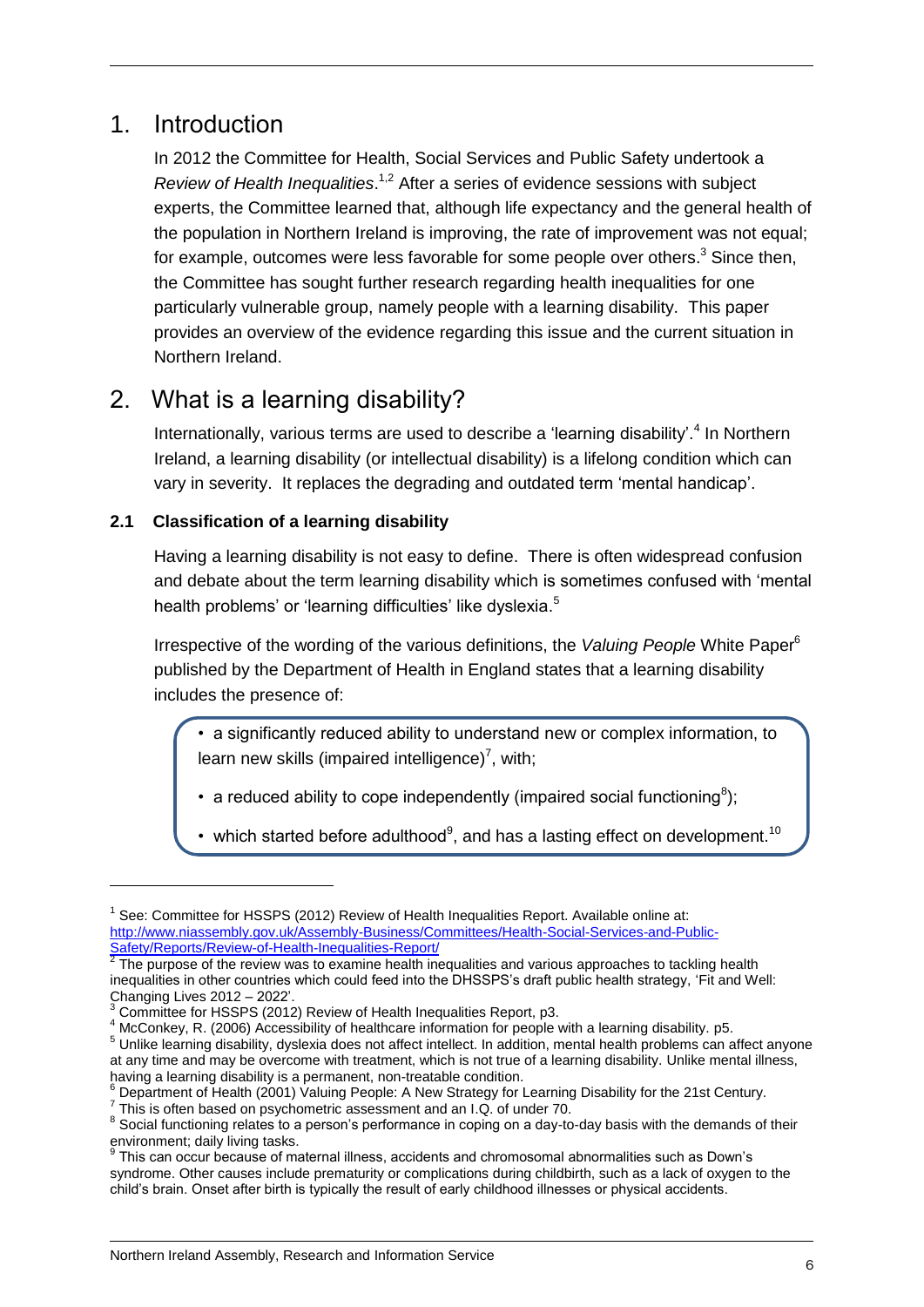Learning disabilities can be classed as mild, moderate or severe, and as such, people with a learning disability are not a homogenous group; their needs are diverse. They can also have additional diagnoses, for example Down's syndrome, autism, challenging behaviours or other physical, sensory or mental health conditions.<sup>11</sup> Many will also have communication difficulties. Sometimes the learning disability will be apparent, but in other cases, it is not always possible to tell by appearance that a learning disability is present. These factors can make a person with a learning disability particularly vulnerable.

A learning disability is a diagnosis not an illness. It may be discovered early in life. For others, it may take longer, and for some, they may never receive a diagnosis. This can mean they are excluded from various forms of support.

### <span id="page-6-0"></span>**2.2 Prevalence of learning disabilties in Northern Ireland**

There are no exact figures on the number of children and adults living with a learning disability in Northern Ireland. Different figures have been suggested, and it is thought that up to 2% of the population may be affected.<sup>12</sup> Data from the DHSSPS suggests that around **26,500 people in Northern Ireland have a learning disability**, with half of these falling into the 0-10 age group. $13$  The DHSSPS states:

*"This figure [of 26,500] was estimated by taking an accepted prevalence rate from national and international studies – which varies from 1% to 2% of the population". 14*

As there is no centrally collected data on the total number of people living with a learning disability in Northern Ireland, this creates difficulties in terms of assessing and monitoring healthcare needs and mapping appropriate levels of support. In addition, not all people with a learning disability are known to services - such as GP services or social services. This has huge implications in terms of targeting support where it is needed most.

### <span id="page-6-1"></span>**2.3 Changing models of care and support**

Over the last 40 years, models of care and support for people with a learning disability have changed radically. Historically, care for people with a learning disability was provided in the family home, or by the state in long stay hospitals in what was called 'institutional care'. People with a learning disability were often stigmatised, denied choices and excluded from mainstream society.

 $10$  This criteria is similar to that outlined by the World Health Organisation (1992) The ICD-10 Classification of Mental and Behavioural Disorders: Clinical Descriptions and Diagnostic Guidelines. Geneva.<br><sup>11</sup> Mencep website: Lectrice direct in: Mencap website: Learning disability and other conditions [http://www.mencap.org.uk/all-about-learning-](http://www.mencap.org.uk/all-about-learning-disability/about-learning-disability/learning-disability-and-other-conditions)

[disability/about-learning-disability/learning-disability-and-other-conditions](http://www.mencap.org.uk/all-about-learning-disability/about-learning-disability/learning-disability-and-other-conditions)  $12$  McConkey, R. et al, (2004) Audit of Learning Disability in NI, p6. Report commissioned by the DHSSPS.

<sup>&</sup>lt;sup>13</sup> DHSSPS (2008) Delivering the Bamford Vision, p15.

<sup>&</sup>lt;sup>14</sup> Correspondence between E. Murphy (NI Assembly RAISE service) and the DHSSPS, August 2013.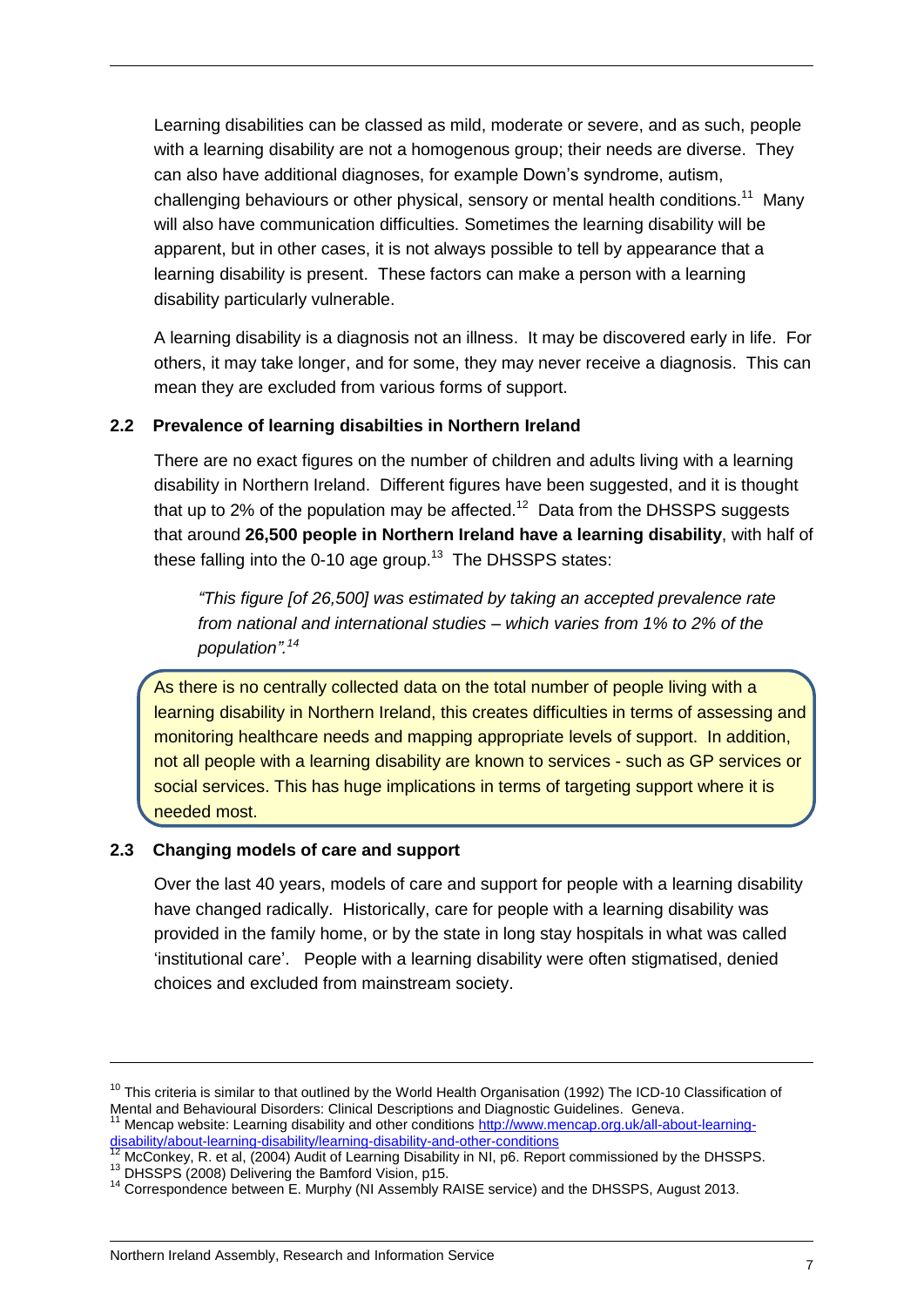During the 1970s, the care and treatment of people with a learning disability centred around the 'medical model of disability' which focused on the individual's impairments or problems.<sup>15</sup> However, a shift in societal perceptions about disability led to the replacement of the medical model with the 'social model of disability'.<sup>16</sup> This changed how people with disabilities, including those with learning disabilities, would be viewed and treated. The social model focuses on equality and sees people with disabilities as human beings and holders of rights – with a right to full participation in society.<sup>17</sup>

In tandem, numerous international human rights instruments have since been created to promote inclusion and to protect the rights of people with disabilities.<sup>18</sup> The advent of anti-discrimination legislation<sup>19</sup> and more recent government policies have also recognised that people with disabilities should be included in society and able to lead full and valued lives.

Today, the vast majority of children with a learning disability live with family carers, as do around 60% of adults; the remaining live in long stay hospitals, residential homes, supported living schemes and a small number live independently by themselves.<sup>20</sup> Whilst there have been clear improvements in terms of care and support services, many people with a learning disability still face widespread discrimination, marginalisation and barriers to opportunities.<sup>21</sup> Some of the barriers include:

- The majority of children with a learning disability attend special schools or special units and many adults with a learning disability attend day care centers; both can result in separation from mainstream society;
- Only one in ten adults is in some form of paid employment: $^{22}$
- People with a learning disability can have speech or communication problems, illiteracy, and for some, comprehending information is difficult. This can lead to them being misunderstood and to social isolation in terms of developing friendships, participating in social activities and accessing services/benefits. **From a health perspective, this could also result in medical problems being undetected until they become more serious**.

 $\overline{a}$ 

 $15$  Disabled World website. The definitions of the models of disability.

<sup>16</sup> The social model of disability sees the issue of "disability" as a socially created problem and a matter of the full integration of individuals into society.

<sup>&</sup>lt;sup>17</sup> Disability Action website: What do we mean by disability?

<sup>18</sup> For example, the United Nations Convention on the Rights of Persons with Disabilities which was ratified in the UK in 2009; or the Human Rights Act (1998).

<sup>&</sup>lt;sup>19</sup> For example, the Disability Discrimination Act (1995[\) http://www.nidirect.gov.uk/the-disability-discrimination-act](http://www.nidirect.gov.uk/the-disability-discrimination-act-dda)[dda.](http://www.nidirect.gov.uk/the-disability-discrimination-act-dda) The DDA emphasises the need for service providers to make 'reasonable adjustments' to accommodate the needs of persons with disabilities.

McConkey, R. (2006) Accessibility of healthcare information for people with a learning disability, p8.

<sup>21</sup> Bamford Review (2006) Promoting the mental health of people with mental health problem or a learning disability. Consultation report.

<sup>22</sup> McConkey, R. (2006) Accessibility of healthcare information for people with a learning disability, p12.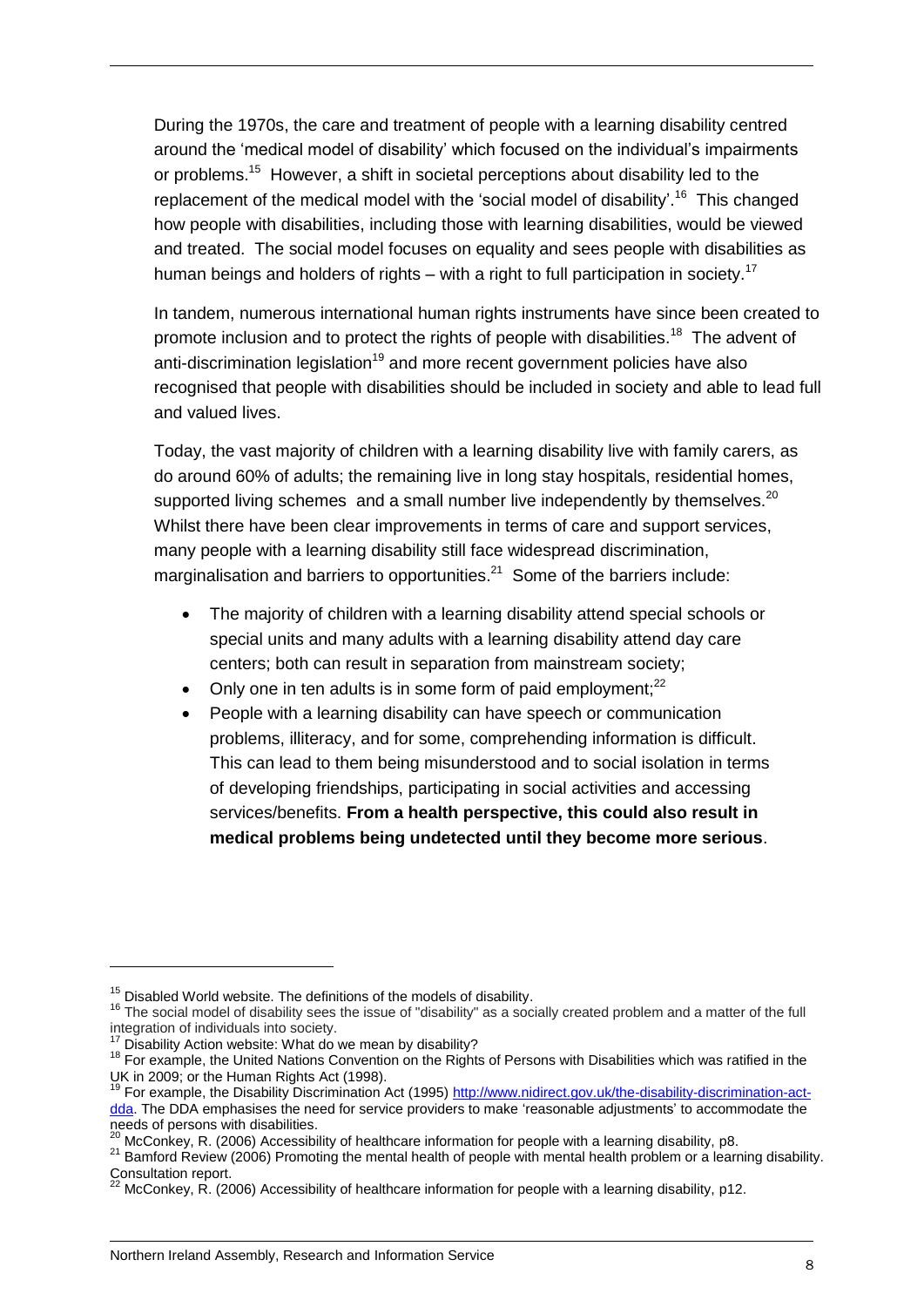### <span id="page-8-0"></span>3. Health inequalities

### <span id="page-8-1"></span>**3.1 A recap**

As this paper focuses on the health inequalities of people with a learning disability, it is useful to recap what this actually means. The World Health Organisation explains that '*health inequalities are systematic differences in health status between different socioeconomic groups'*. <sup>23</sup> These inequalities are observed along a social gradient. The lower a person's social status, the worse their health is likely to be. In other words, the better a person's social circumstances, the greater their chances of enjoying good health, and a longer life. $24$ 

### <span id="page-8-2"></span>**3.2 Causes of health ineqaulites**

The causes of health inequalities are complex and multi-faceted. They are driven by social, economic and environmental conditions, or what are called the 'social determinants' of health. In a very simplistic sense, social determinants of health are risk factors that can have an adverse impact on health. For example, poverty, social exclusion, poor access to health care services, a lack of education, poor diet, poor housing, unemployment, and limited social supports are social determinants that can lead to health inequalities.<sup>25</sup>

According to a review conducted by Marmot in  $2010$ ,  $26$  health inequalities are **avoidable and socially unjust.** Marmot argues that a fairer distribution of good health is needed across society. In order to reduce the steepness of the social gradient in health, Marmot suggests that actions must be universal, but with a scale and intensity proportionate to the level of disadvantage. Therefore, policies and strategies should target action at those experiencing greater social and economic disadvantage. This approach is termed '*proportionate universalism*' <sup>27</sup> and it requires multi-agency working across local and central government, and the voluntary and private sectors. $^{28}$ 

### <span id="page-8-3"></span>4. Learning disability and health inequalities

This section of the paper presents evidence concerning the health inequalities that people with a learning disability may experience.

<sup>&</sup>lt;sup>23</sup> WHO (2007) Levelling Up: Social inequalities in health concern systematic differences' in health status between different socioeconomic groups.

 $24$  Thompson, J. (2012) NI Assembly RAISE paper 308-12. Health Inequalities in Northern Ireland

<sup>&</sup>lt;sup>25</sup> Wilkinson, R. and Marmot, M. (2003) Social determinants of health: The solid facts, p11.

<sup>&</sup>lt;sup>26</sup> The Marmot Review (2010) Fair Society, healthy lives. Strategic Review of Health Inequalities in England post-2010. Available online at: [http://www.instituteofhealthequity.org/projects/fair-society-healthy-lives-the-marmot](http://www.instituteofhealthequity.org/projects/fair-society-healthy-lives-the-marmot-review/fair-society-healthy-lives-executive-summary.pdf)[review/fair-society-healthy-lives-executive-summary.pdf](http://www.instituteofhealthequity.org/projects/fair-society-healthy-lives-the-marmot-review/fair-society-healthy-lives-executive-summary.pdf)<br>27 The Mermat Davisus (2013) =

<sup>27</sup> The Marmot Review (2010) Fair Society, healthy lives (Executive Review) p 10.

 $28$  The Marmot Review (2010) Fair Society, healthy lives (Executive Review) p 12.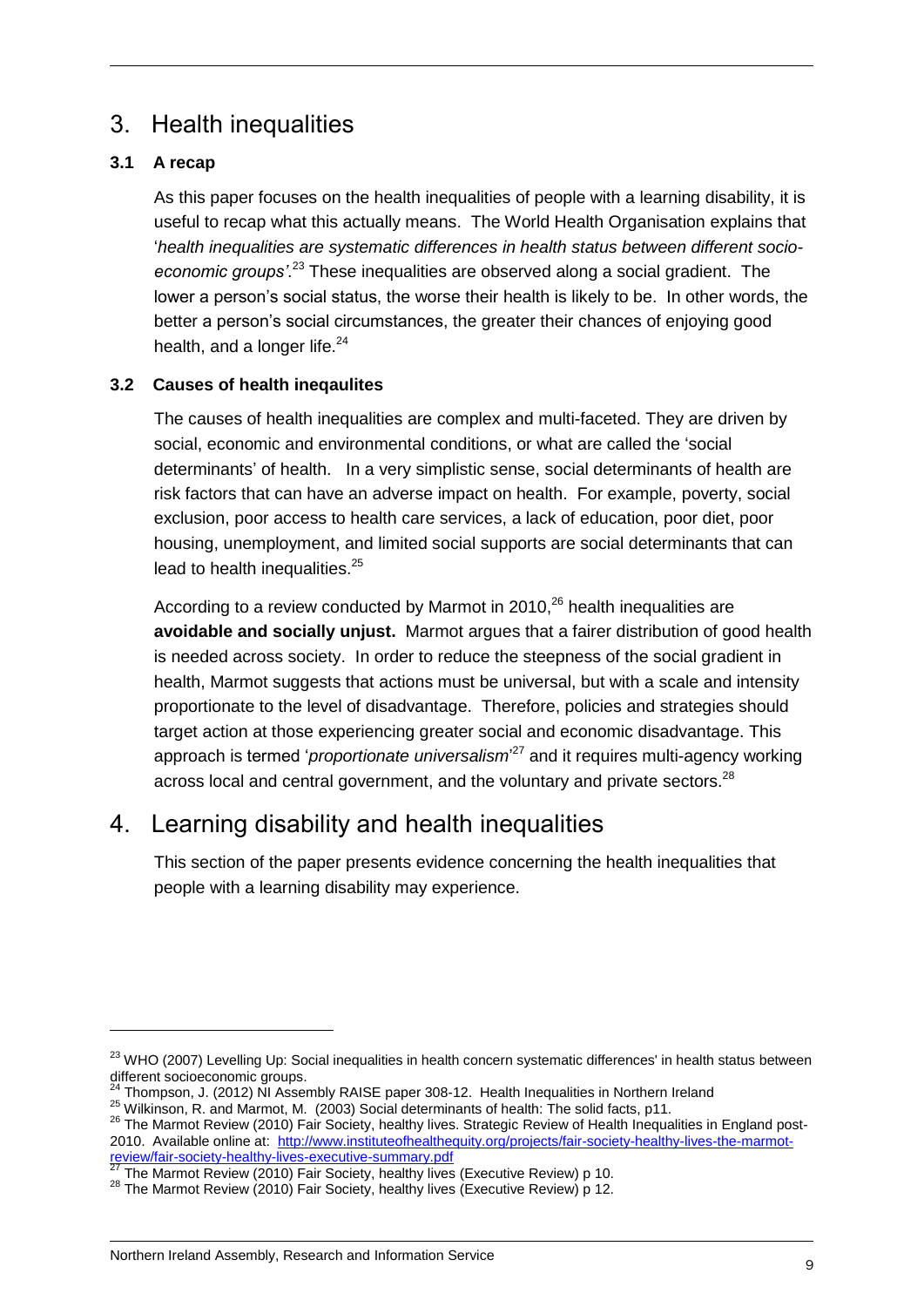People with a learning disability have a right to access to healthcare in the same way as any other citizen.<sup>29</sup> However, a person with a learning disability is more likely to have a range of needs and require support from a variety of health professionals. They are also more likely to be exposed to the social determinants of health (i.e. poverty, unemployment, social exclusion) $30$  and have poorer health outcomes. A report on *Health Inequalities* (2009) by the House of Commons' Health Committee stated that:

*"…Health inequalities are not only apparent between people of different socioeconomic groups - they exist between different genders, different ethnic groups, and the elderly and people suffering from mental health problems or learning disabilities also have worse health than the rest of the population." 31*

The report also indicates that access to healthcare is not equal:

*"Access to health is also uneven. The old and disabled receive worse treatment than the young and able-bodied." 32*

### <span id="page-9-0"></span>**4.1 Summary of UK and International Evidence**

A comprehensive review of UK and international evidence entitled *Health inequalities and people with learning disabilities* was published in 2010. <sup>33</sup> The main findings in the report were that:

- People with learning disabilities have poorer health than their non-disabled peers, that are to an extent, avoidable;
- Despite the fact that life expectancy is increasing, people with a learning disability have shorter life expectancy;
- Health screening of adults with learning disabilities registered with GPs reveals high levels of unmet mental and physical needs;
- Health inequalities start early in life and result from barriers to accessing timely and appropriate care;
- Existing patterns of care are insufficient, inequitable and likely to be in contravention of legal requirements under the Disability Discrimination Acts and the UN Convention on the Rights of Persons with Disabilities.

The report provided evidence of specific healthcare issues which affect people with a learning disability namely:

 $\overline{a}$ 

<sup>&</sup>lt;sup>29</sup> DHSSPS response to NI Assembly Question AQW 2490/11-15 Mr Pat Ramsey to ask HSSPS Minister how he will ensure that robust arrangements are in place so that future needs and wishes of people with a learning disability and their family carers are identified, planned for and delivered when required.

 $30$  Emerson, E. and Baines, S. (2010) Health inequalities and people with learning disabilities in the UK, p6.

<sup>&</sup>lt;sup>31</sup> House of Commons Health Committee, Health Inequalities, Third Report of Session 2008-09, p26  $32$  House of Commons Health Committee, Health Inequalities, Third Report of Session 2008-09, p9. Available online a[t:http://www.publications.parliament.uk/pa/cm200809/cmselect/cmhealth/286/286.pdf](http://www.publications.parliament.uk/pa/cm200809/cmselect/cmhealth/286/286.pdf)

 $33$  Emerson, E and Baines, S. (2010) Health inequalities and people with learning disabilities in the UK.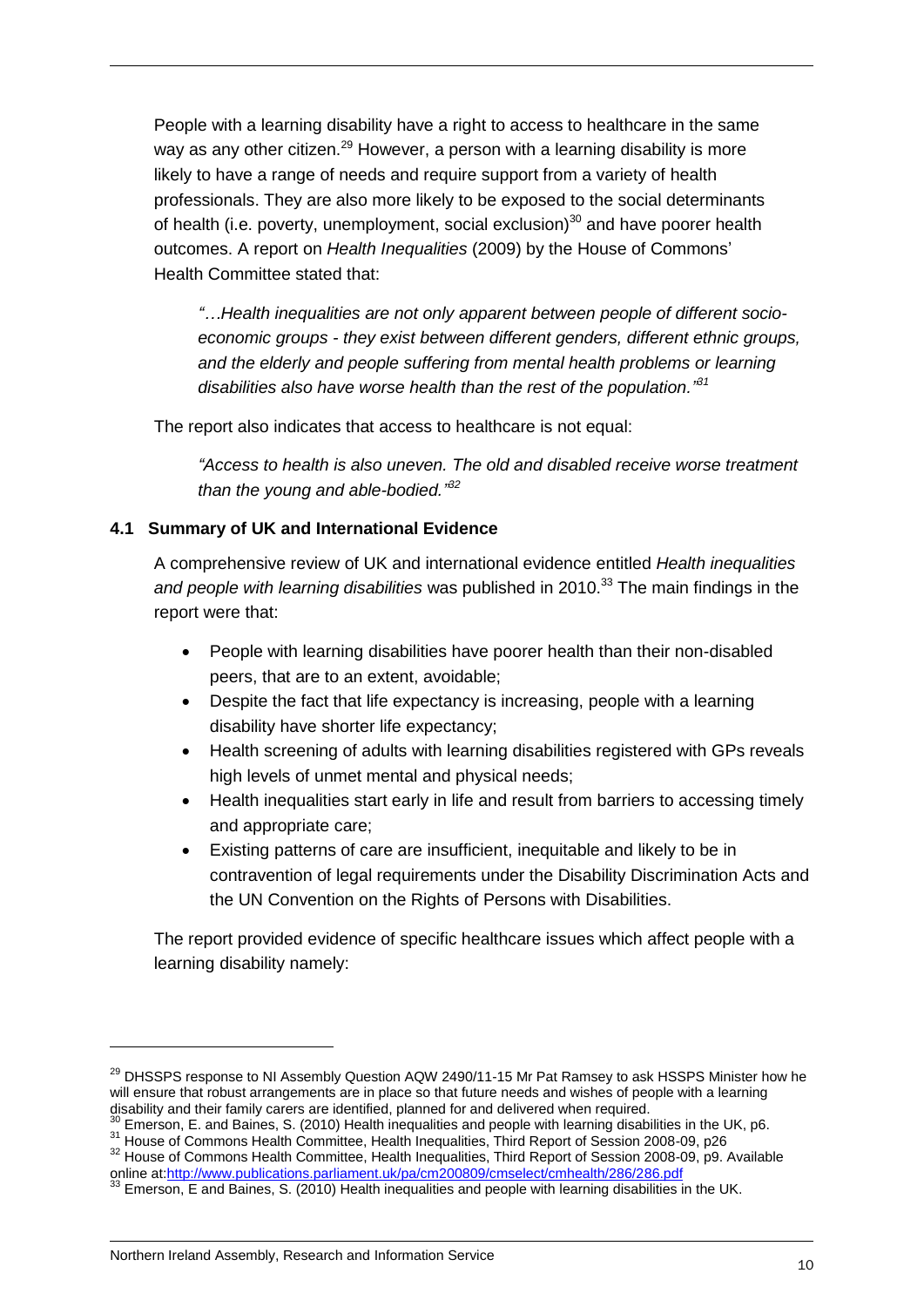- Gastrointestinal cancer is proportionally higher, and there is increased risk of stomach cancer. Children with Down's syndrome are at higher risk of leukemia;
- Coronary heart disease is a leading cause of death in this group;
- Respiratory disease is much higher than the general population:
- Increased incidence of psychiatric disorders, schizophrenia and challenging behaviours; anti-psychotic medications administered have serious side effects;
- The risk of dementia is greater (and occurring at younger stages of life);
- Epilepsy has been reported as 20 times higher than in the general population;
- Increased incidence of sensory impairments (e.g. hearing or vision);
- Oral health is generally poor;
- Difficulties eating, drinking and swallowing (dysphagia) increases the risk of recurrent respiratory infections. This can also lead to poor nutrition;
- A lack of knowledge about healthy eating; increased risk of obesity, which is associated with an increased risk of diabetes;
- Over 80% do not engage in the recommended amount of physical activity, and those in restrictive environments are at increased risk of inactivity;
- Barriers to accessing sexual health services/information; and low uptake of health promotion/screening (e.g. breast, cervical, dental checks).

The report also identified issues around 'diagnostic overshadowing'- whereby medical problems can be overlooked because of the learning disability;<sup>34</sup> consent;<sup>35</sup> the use of the Mental Capacity Act (used in England and Wales); and the lack of collaboration amongst care providers (between primary/secondary care).

The report recommended action on several fronts:

- $\triangleright$  reducing the exposure of people with learning disabilities from the common social determinants of health;
- $\triangleright$  Improving early identification of illness (e.g. health checks and screening)
- $\triangleright$  Enhancing 'health literacy' of people with a learning disability / their families
- > Making reasonable adjustments (e.g. longer appointment times)
- $\triangleright$  Monitoring progress towards the elimination of health inequalities faced by people with learning disabilities.

A number of other reports have also highlighted the issue of health inequalities and people with a learning disability. These are now briefly considered.

 $34$  Diagnostic overshadowing – this occurs when reports of physical ill health are viewed as part of a mental health problem or learning disability, and therefore not investigated or treated.

 $35$  In Northern Ireland, under common law, if a person is deemed to have capacity, they should be allowed to consent or refuse treatment and have that decision respected. The DHSSPS is currently developing a Mental Capacity Bill to provide for this in statute.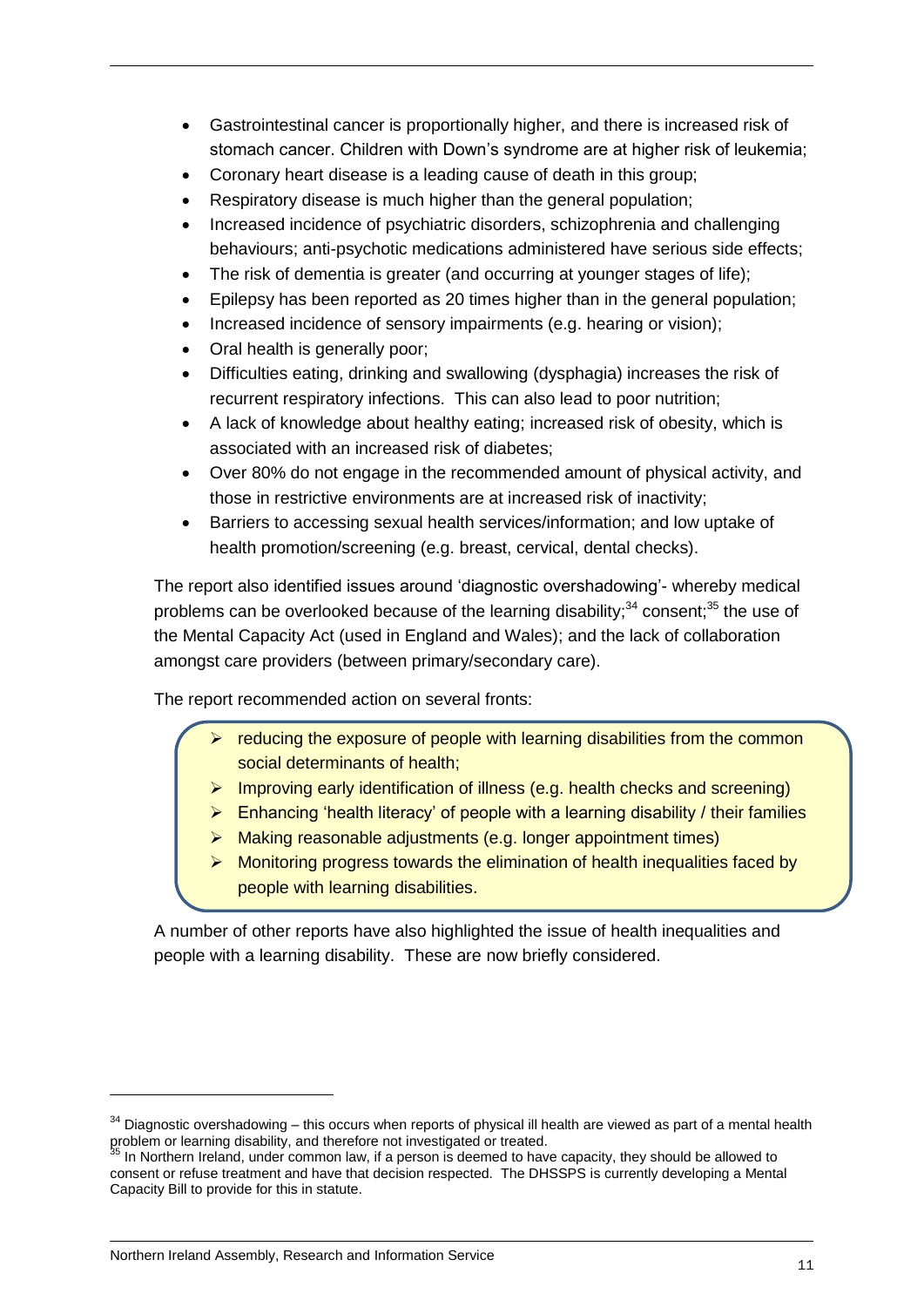#### <span id="page-11-0"></span>**4.2 Closing the Gap report (2006)**

In 2006 the former Disability Rights Commission<sup>36</sup> in England investigated the issue of health inequalities in the learning disability population in its report *Closing the Gap*  $(2006)$ <sup>37</sup> Findings demonstrated that people with a learning disability die younger than the general population and that they have greater health needs, often because they have multiple, complex health problems. The report criticised what it described as the "fatal complacency" within the NHS that people with a learning disability "just die younger".<sup>38</sup> The report stated:

*"The acid test of a national health service is not whether it works for people who are generally healthy but whether it benefits those with the shortest life expectancy, the greatest problems accessing services and the biggest risk that poor health will stop them taking part in society." 39*

The report continued by saying that, in terms of primary care, people with learning disabilities were less likely to receive some of the expected, evidence-based checks and treatments than other patients, and efforts to target their needs were far too ad hoc:

*"There is little or no evidence that information on the physical health needs of people with learning disabilities is either regularly collated or used locally by commissioners to develop improved services…. There is also extensive evidence that primary care services are not generally making 'reasonable adjustments' (such as providing treatment information in alternative formats, allowing longer times for appointments) required by the Disability Discrimination Act."<sup>40</sup>*

The report makes a series of recommendations including a call for the government to target and monitor programmes to tackle the health inequalities faced by people with a learning disability.

#### <span id="page-11-1"></span>**4.3 Death by Indifference reports (2007 and 2012)**

In 2007, 'Mencap' - a learning disability charity in the UK, published *Death by*  Indifference.<sup>41</sup> The report, written following the deaths of six people with a learning disability in NHS care in England, highlighted many failings in the NHS, and exposed what it called the unequal healthcare and institutional discrimination that people a learning disability often experienced in the healthcare system. <sup>42</sup> *Death by Indifference* 

<sup>&</sup>lt;sup>36</sup> This is now known as the [Equality and Human Rights Commission.](http://en.wikipedia.org/wiki/Equality_and_Human_Rights_Commission) This is a non-departmental body for England, Scotland and Wales.

Nocon A. (2006). Disability Rights Commission. Equal Treatment - Closing the Gap: Background evidence for the DRC's formal investigation into health inequalities experienced by people with learning disabilities or mental health problems.

 $38$  House of Commons Written Evidence by Mencap (HI 51) – The contribution of the NHS to reducing health inequalities.

 $\frac{39}{10}$  Nocon A. (2006) Disability Rights Commission. Equal Treatment - Closing the Gap, Executive Summary, p3.

 $^{40}$  Nocon A. (2006) Disability Rights Commission. Equal Treatment - Closing the Gap, Executive Summary, p6.

<sup>41</sup> Mencap (2007) Death by Indifference<http://www.mencap.org.uk/campaigns/take-action/death-indifference>

 $42$  Mencap (2007) Death by Indifference,  $\overline{p2}$ , p5.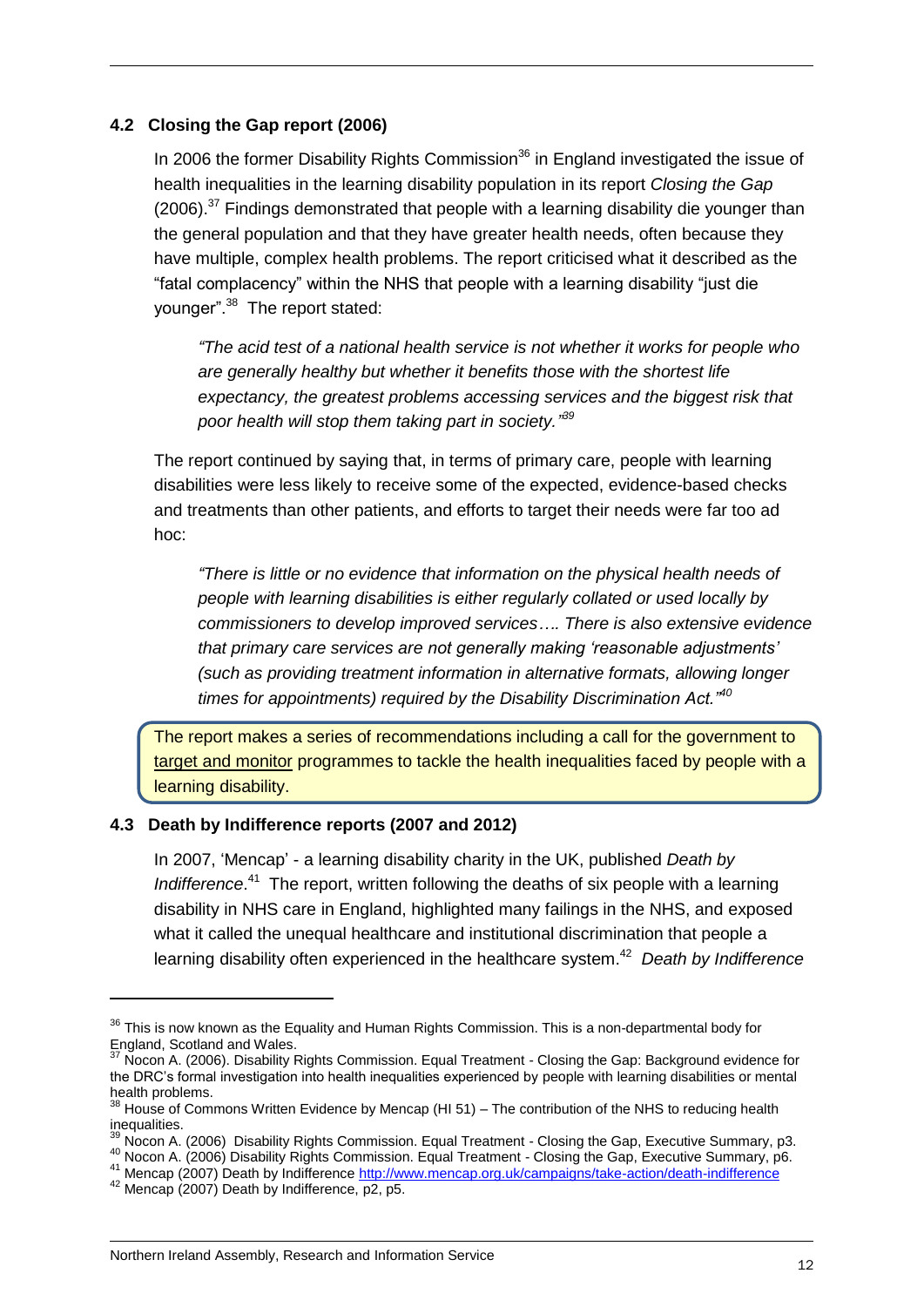triggered an independent inquiry of the six cases by the Parliamentary and Health Service Ombudsman.<sup>43</sup> The recommendations of the inquiry included actions around:

- staff training;
- $\triangleright$  the collection of data to allow people with a learning disability to be identified by the health service and their care pathways tracked;
- $\triangleright$  the establishment of a Public Health Observatory to promote good practice;
- $\triangleright$  a detailed confidential inquiry into premature deaths in people with learning disabilities (this was published in 2013 and is discussed in section 4.4);
- $\triangleright$  improving regulation of the disability equality duty; and
- $\triangleright$  improving primary care commissioning to include regular health checks.

The government in England accepted all the recommendations of the Inquiry and included them in their updated strategy for people with a learning disability, *Valuing People Now*. 44

Following the publication of the initial *Death by Indifference* report, other families contacted Mencap to highlight concerns about their family members. This resulted in a subsequent report entitled "*Death by indifference: 74 deaths and counting*" <sup>45</sup> published in 2012. Whist the report acknowledged examples of good practice concerning health authorities in terms of learning disability, it also affirmed that:

*"People with a learning disability are dying prematurely and experience serious inequalities when accessing the NHS is not in dispute.… Equal healthcare is a legal obligation that should be embedded in the everyday running of the NHS, in every GP practice and in every hospital ward, not an exercise in identifying pockets of good practice."* 

The report described the 74 cases it considered as "just the tip of the iceberg".

There have also been other critical reports and inquiries in England which have highlighted the poor care individuals with a learning disability have experienced by healthcare staff,<sup>46</sup> such as the abuse by staff of patients with learning disabilities at the Winterbourne View private hospital in Bristol which came to light in 2011.<sup>47</sup>

### <span id="page-12-0"></span>**4.4 Confidential inquiry: premature deaths of people with learning disabilties (2013)**

The most recent investigation examining the unexpected deaths of people with a learning disability was known as the '*Confidential Inquiry into premature deaths of* 

<sup>&</sup>lt;sup>43</sup> Parliamentary and Health Service Ombudsman website: Healthcare for All: The Independent Inquiry into Access to Healthcare for People with Learning Disabilities (The Michael Inquiry)

DoH Valuing People Now (2009[\) http://www.salford.gov.uk/d/valuingpeoplenow-summary.pdf](http://www.salford.gov.uk/d/valuingpeoplenow-summary.pdf) <sup>45</sup> Mencap (2012) Death by indifference: 74 deaths and counting, p29.

[http://www.mencap.org.uk/sites/default/files/documents/Death%20by%20Indifference%20-](http://www.mencap.org.uk/sites/default/files/documents/Death%20by%20Indifference%20-%2074%20Deaths%20and%20counting.pdf) [%2074%20Deaths%20and%20counting.pdf](http://www.mencap.org.uk/sites/default/files/documents/Death%20by%20Indifference%20-%2074%20Deaths%20and%20counting.pdf)

<sup>46</sup> Other inquiries are listed in the Royal Colleges of Nursing guidance "Meeting the health needs of people with learning disabilities" p4-5.<br><sup>47</sup> BPC M

BBC News: Winterbourne view scandal: Government rethinks use of hospital[s http://www.bbc.co.uk/news/uk-](http://www.bbc.co.uk/news/uk-20669741)[20669741](http://www.bbc.co.uk/news/uk-20669741)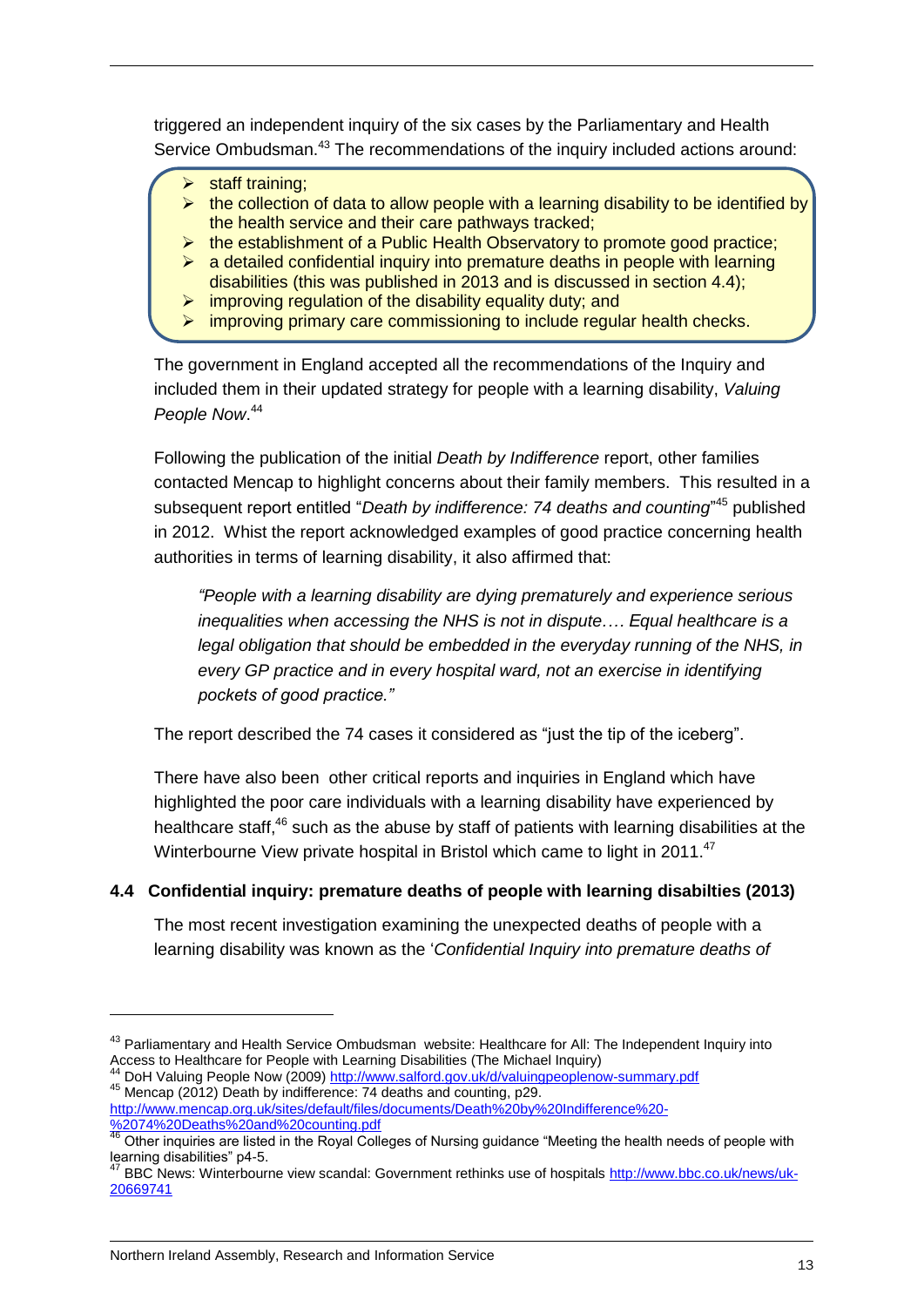*people with learning disabilities'* (2013). <sup>48</sup> The inquiry investigated the deaths of 247 people with a learning disability aged four or older in South West England between 2010 and 2012. Those included in the study had multiple health conditions. The main findings from the inquiry were that:

- Men with learning disabilities died 13 years earlier than men in the general population, and women with learning disabilities died 20 years earlier.
- The main reason for these deaths was a delay or problem in their treatment.
- **37% of the deaths of people with a learning disability in the inquiry could be prevented and were avoidable.**

Like other inquiries, it also concluded that there was considerable evidence of fragmented care that failed to take account of the needs of people with a learning disability:

*"The quality and effectiveness of health and social care has been shown to be deficient in a number of ways. Despite numerous previous investigations and reports, many professionals are either not aware of, or do not include in their usual practice, approaches that adapt services to meet the needs of people with learning disabilities." 49*

The report made a series of 18 recommendations, the first of which was for:

Clear identification of people with learning disabilities on the NHS central registration system and in all healthcare record systems.<sup>50</sup>

Other recommendations included: annual audits of 'reasonable adjustments'; the establishment of a named healthcare coordinator for people with complex healthcare needs; and improved systems for collecting standardised mortality data for people with a learning disability. The full list of recommendations is provided in Appendix 1 of this paper.

### <span id="page-13-0"></span>5. What is the situation in Northern Ireland?

Unlike England, there have been no wide scale independent inquiries into the lives of people with a learning disability who may have died unexpectedly or prematurely. In addition, there is no standardised monitoring of the life expectancy of this group. The Public Health Agency<sup>51</sup> in Northern Ireland is a key agency tasked with improving the overall health and well-being of the Northern Ireland population (for example, through

 $48$  The inquiry was funded by the Department of Health in England. It also compares the cases of the learning disability population with the health of 58 people who did not have a learning disability.

<sup>49</sup> Heslop, P. et al (2013) Confidential Inquiry into premature deaths of people with learning disabilities, p5.

<sup>50</sup> Ibid p109.

<sup>&</sup>lt;sup>51</sup> Public Health Agency website: <http://www.publichealth.hscni.net/>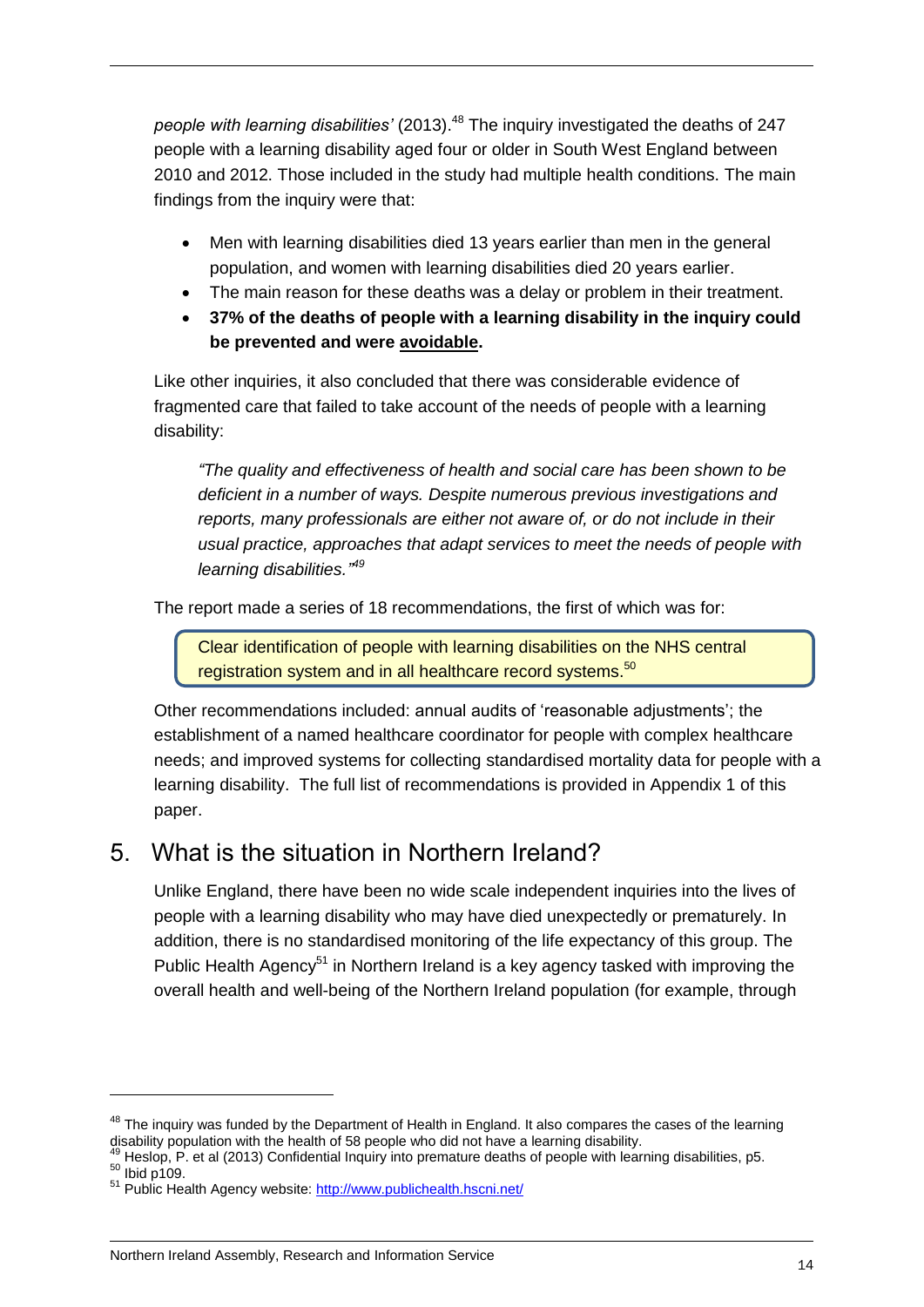health screening) as well as reducing health inequalities and tackling the social determinants of health.<sup>52</sup>

For the majority of people, the first point of contact when they feel unwell is likely to be their GP. Yet people with a learning disability in Northern Ireland utilise their GP significantly less often than the general population.<sup>53</sup> This has implications in terms of diagnosis and treatment – which are likely to be delayed. Furthermore, evidence, whilst not to the level of investigation that has occurred in England, would suggest that locally, people with a learning disability do experience health inequalities.<sup>54</sup> One example is a study carried out by the Equality Commission (NI) in 2006 about of access to health information by people with a learning disability.<sup>55</sup> In 2013, a review of progress since the initial Equality Commission study suggested that, although health information had improved, further improvements - such as having more information in 'easy read' formats, longer appointments, and better staff training, were needed.<sup>56</sup>

### <span id="page-14-0"></span>6. DHSSPS policies/strategies relating to health inequalities

It is perhaps useful to outline some of the Department of Health, Social Services and Public Safety's (DHSSPS) policies that attempt to address the health inequities faced by people with a learning disability. The DHSSPS shares many of the UK policy positions concerning the treatment and care of people with a learning disability. One of the earliest departmental policies, from 1995, relating to learning disability stated that:

*Government policy for people with a learning disability should be inclusion ... which stresses citizenship, inclusion in society, inclusion in decision-making, participation so far as is practicable in mainstream education, employment and leisure, integration in living accommodation and the use of services and facilities, not least in the field of health and personal social services.* 57

Several strategies and policies have since been developed and these are briefly considered.

### <span id="page-14-1"></span>**6.1 Investing for Health (2002)**

The original strategy to tackle health inequalities in Northern Ireland was entitled *Investing for Health* (2002).<sup>58</sup> However, a criticism of the strategy was that there was little mention or attention focused on people with a learning disability. $59$ 

 $52$  NI Assembly Official Report (4 July 2012). Health inequalities. Evidence from Departmental Officials. It is understood that work is underway to include public health initiatives for people with a learning disability (in areas such as diet, obesity and so forth).

[http://www.niassembly.gov.uk/Assembly-Business/Official-Report/Committee-Minutes-of-Evidence/Session-](http://www.niassembly.gov.uk/Assembly-Business/Official-Report/Committee-Minutes-of-Evidence/Session-2013-2014/October-2013/Transforming-Your-Care---Learning-Disability-Services-DHSSPS-Briefing-/)[2013-2014/October-2013/Transforming-Your-Care---Learning-Disability-Services-DHSSPS-Briefing-/](http://www.niassembly.gov.uk/Assembly-Business/Official-Report/Committee-Minutes-of-Evidence/Session-2013-2014/October-2013/Transforming-Your-Care---Learning-Disability-Services-DHSSPS-Briefing-/) p12.  $54$  See for example, McConkey, R. (2006) Accessibility of healthcare information for people with a learning disability.

This study included the views of 74 people with a learning disability and 178 carers

<sup>&</sup>lt;sup>56</sup> Equality Commission NI (2013) Has health information for people with a learning disability got better?

<sup>&</sup>lt;sup>57</sup> DHSS (1995) Review of policy for people with a learning disability.

<sup>58</sup> DHSSPS (2002) Investing for healt[h http://www.dhsspsni.gov.uk/index/phealth/php/ifh.htm](http://www.dhsspsni.gov.uk/index/phealth/php/ifh.htm)

<sup>59</sup> Equal Lives (2005) Review of Policy and Services for People with a Learning Disability in Northern Ireland p72.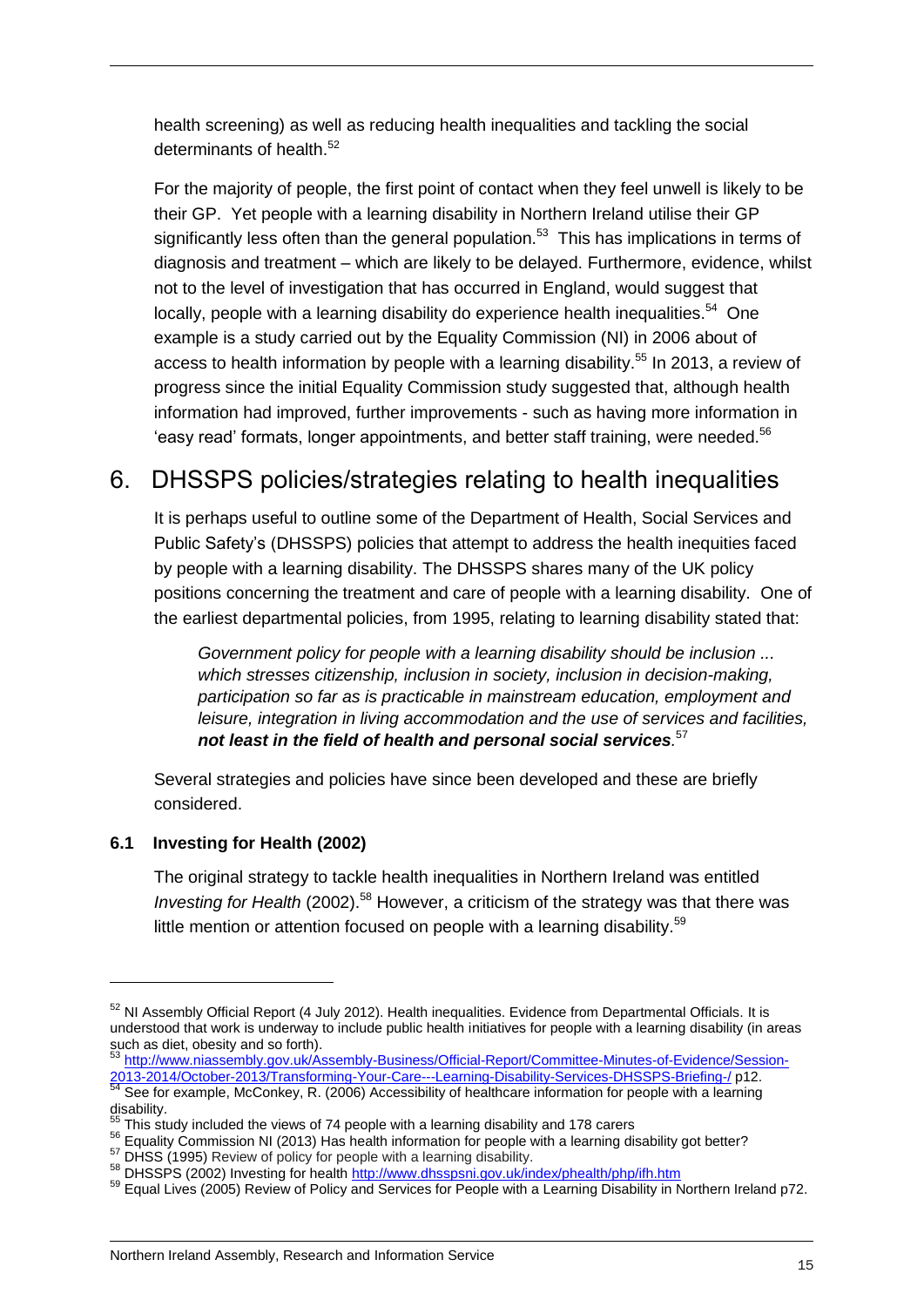### <span id="page-15-0"></span>**6.2 The Bamford Reveiw and Equal Lives (2005)**

After the publication of *Investing for Health*, the key driver for reforming and modernising law, policy and services for people with a learning disability in Northern Ireland was the *Bamford Review of Mental Health and Learning Disability*, commissioned by the DHSSPS between 2002 and 2007. One of the outputs of the Bamford review was the *Equal Lives* report (2005) – which focused specifically on people with a learning disability. *Equal Lives* highlighted the inequalities faced by people with a learning disability (see Appendix 2) and stated:<sup>60</sup>

*There is ample evidence to demonstrate that people with a learning disability do not have access to the same range of services and opportunities as other people in Northern Ireland… Their families frequently suffer high levels of social disadvantage and their caring responsibilities can place them under almost unbearable levels of stress.*

*Equal Lives* echoed much of the research on health inequalities faced by people with a learning disability in the UK literature. It made several recommendations, such as employing health facilitators, the creation of robust medical records and individual health plans as illustrated below:<sup>61</sup>

- The DHSSPS should produce a **Regional Framework for Health Improvement** of people with a learning disability providing direction, targets and timescales.
- All generic health strategies published should **make specific reference** to the needs of and impact upon people with a learning disability.
- Resources should be made available from within primary care to appoint within primary care a **Health Facilitator** for each 110-120,000 population.
- A **Health Action Plan** will be developed, which is to be set in place for all those with a learning disability in contact with health and social services agencies.
- Each GP practice and acute general hospital within NI should have **formalised arrangements** to facilitate equity of access to services.
- Each GP practice should establish **robust medical records** and health data about people with a learning disability on their practice register.
- Each GP practice should have an identified **link person within their local Community Learning Disability Team** with whom they work collaboratively to facilitate better access for people with learning disability in primary care settings.
- Equipment and wheelchair provision **budgets should be increased** to meet significant additional demand. This will require an increase of the proportion available to people with a learning disability.

<sup>&</sup>lt;sup>60</sup> DHSSPS Equal Lives (2005) Review of Policy and Services for People with a Learning Disability in Northern Ireland p6.

<sup>61</sup> DHSSPS Equal Lives (2005) Review of Policy and Services for People with a Learning Disability in Northern Ireland, Chapter 7.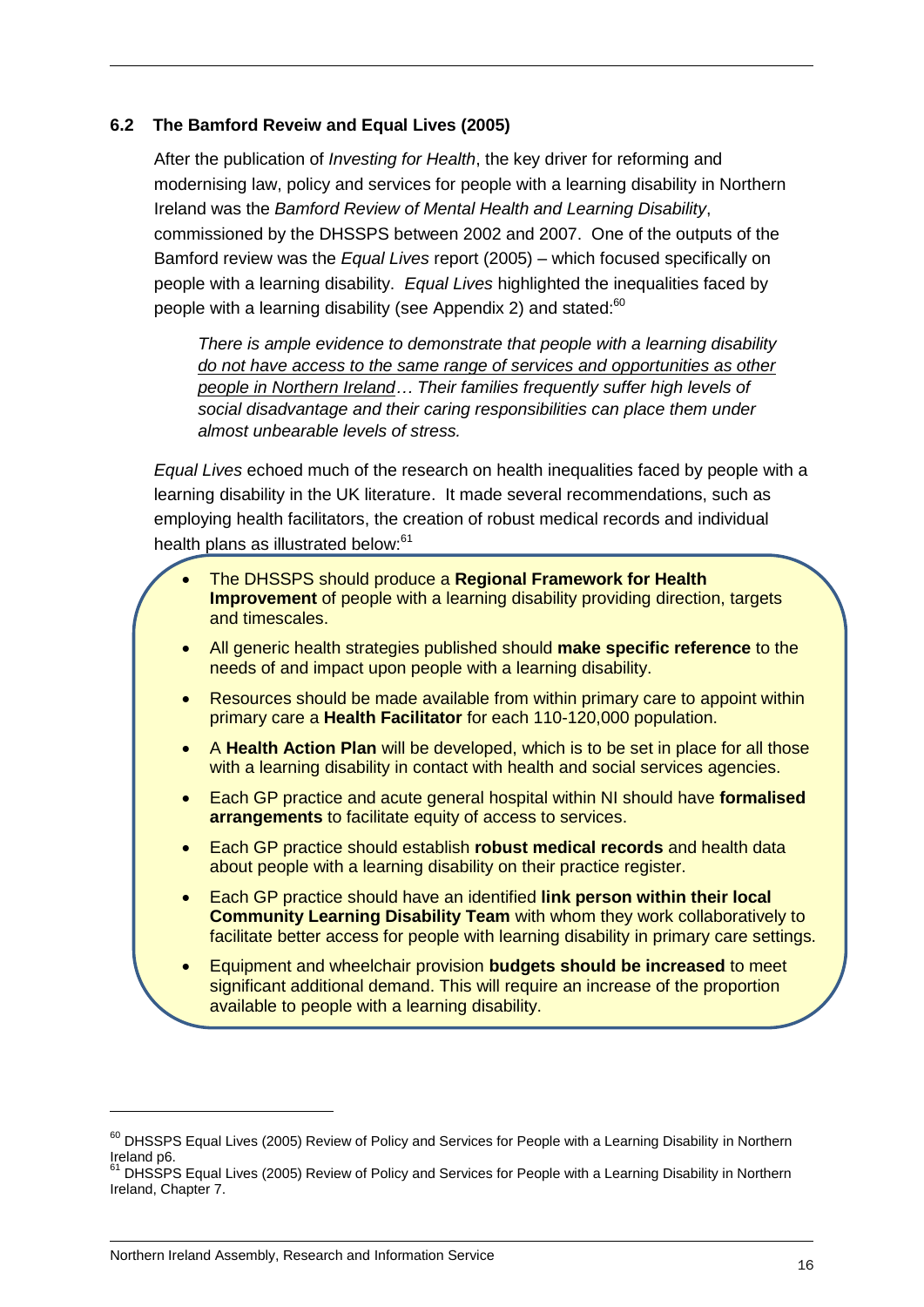#### <span id="page-16-0"></span>**6.3 The first Bamford Action Plan (2009-11)**

Following the Bamford Review – which made over 700 recommendations in total, the DHSSPS launched a consultation document known as *Delivering the Bamford Vision.* 62 *Delivering the Bamford Vision* was superseded by the *Bamford Action Plan* (2009- 2011). The Action Plan set out how changes to reform services for people with a learning disability would occur.<sup>63</sup> It contained 67 actions pertaining to learning disability to be taken forward under five themes by a number of government departments, and a timetable for delivery.<sup>64</sup> The plan acknowledged that learning disability is a lifelong condition and that this group are living longer; and as such, clients require more sustained life-long and integrated services, not just individual episodes of care and treatment.<sup>65</sup> Frequent reference to equity of access to health services was made:

*"Commissioners and service providers need to actively ensure that there is equity of access to the full range of healthcare provision enjoyed by the general population. This includes improved and supported access to primary care services (GP, dentistry, optometry and the full range of health screening), secondary care services (particularly in-patient acute services), mental health services, sexual health services, and end of life services, if necessary." 66*

The first action within the Bamford Action Plan addresses health inequalities:

1) "*ensure that persons with a learning disability have equal access to the full range of services to improve physical and mental health inequalities experienced by them.*"

It also states that a directed enhanced service (DES) will be created, which includes annual GP health checks and individual health plans.

The resulting output of the action is that:

"*the directed enhanced service will be rolled out regionally for adults with learning disabilities and provided in 90% of GP practices.*" (see Appendix 3)

The DES GP health checks were originally intended for people with severe learning disabilities,<sup>67</sup> however they have included people with mild learning disabilities if it was judged there was a clinical need.<sup>68</sup>

<sup>&</sup>lt;sup>62</sup> DHSSPS (2008) Delivering the Bamford Vision. The response of the NI Executive to the Bamford Review of Learning Disability

DHSSPS (2009) Delivering the Bamford Vision. Action Plan 2009-2011

<sup>&</sup>lt;sup>64</sup> An interdepartmental monitoring group, and the Bamford Monitoring Group (established by the Patient and Client Council) which included the voices of service users were established to monitor progress on actions. A Health and Social Care Taskforce comprising of the Health and Social Care Board and the Public Health Agency was also established, including a regional commissioning team and subgroups.

DHSSPS (2009) Delivering the Bamford Vision. Action Plan 2009-2011, p91.

<sup>66</sup> DHSSPS (2009) Delivering the Bamford Vision. Action Plan 2009-2011, p96.

<sup>67</sup> This DES was introduced initially for people with a **severe learning disability**. However, there was debate about the eligibly and the prevailing view is that people who may have a mild learning disability who have a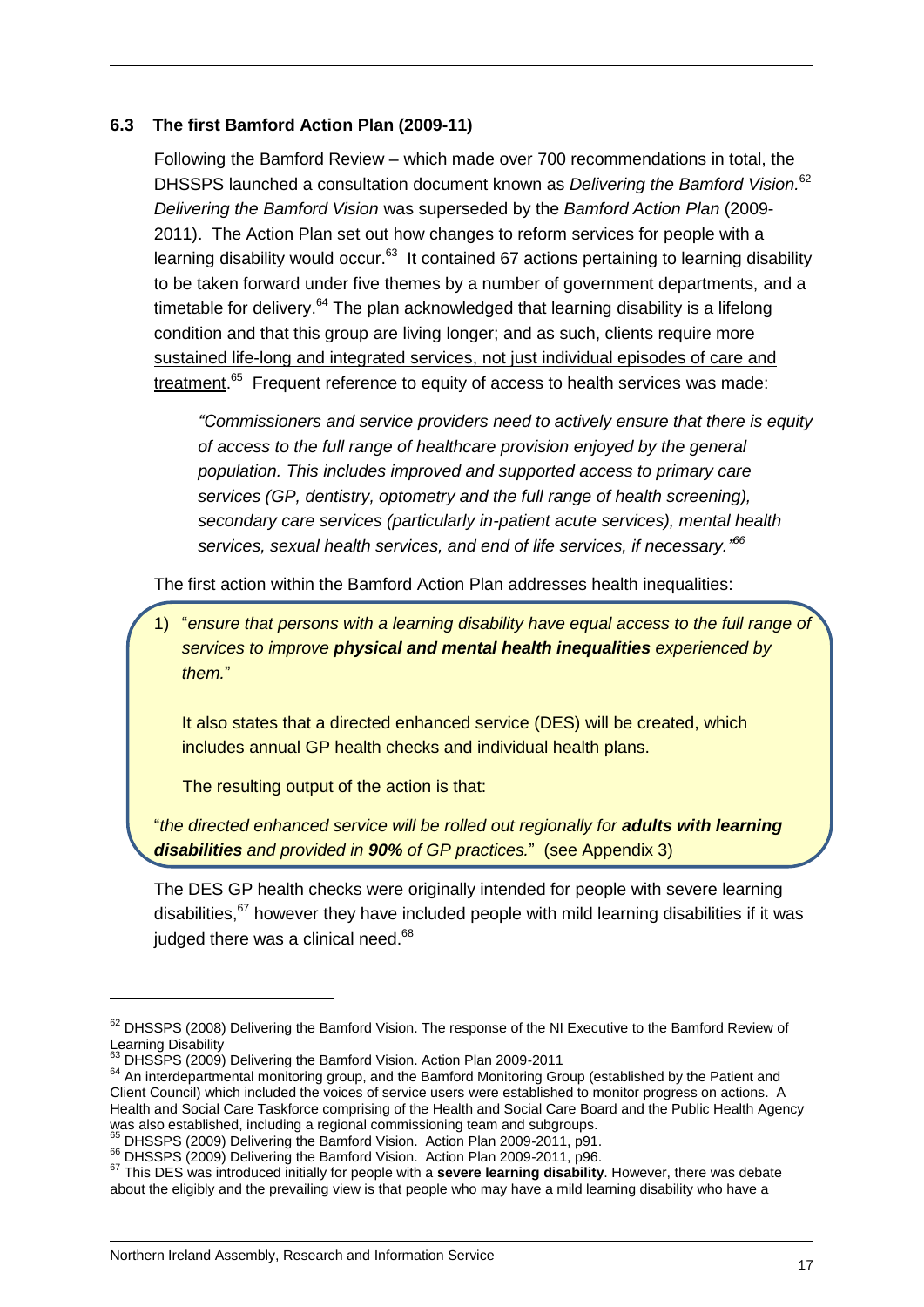#### **6.3.1 Evaluation of 2009-11 Bamford Action Plan**

In 2012, the DHSSPS conducted an in-house evaluation of the 2009-2011 Bamford Action Plan. The evaluation stated that '80% of the actions had been achieved'.<sup>69</sup> It also outlined progress on several fronts, but acknowledged that more needed to be done.

There are some points of note about the evaluation. Firstly, the 67 actions concerning learning disability in the Action Plan do not describe 'outcomes' in detail and baseline data is limited. Progress is marked 'red' for action not achieved, or 'green' for actions achieved, so it is impossible to fully gauge what has been a success or not and how this has been measured.<sup>70</sup>

Secondly, important areas that have not been achieved include the mapping of learning disability services so that new services could be better targeted<sup>71</sup> and oral health initiatives. The plan also states that people with a learning disability reported difficulties in assessing and communicating with their GP, and there were also issues with them using general hospitals.<sup>72</sup>

Thirdly, the first target action on access and health inequalities, which the evaluation notes as 'green' (i.e. achieved) should be treated with some caution. DHSSPS officials at the Health Committee meeting on 16 October 2013 reported that around 75% of GPs (not the 90% required by the target)<sup>73</sup> had actively taken part in the DES health checks scheme in the last two years. Whilst progress has been made towards this target, it has not been achieved. This raises the question, therefore, about how successful other actions in the Plan which are marked as 'green' (i.e. achieved) have been.

#### **6.3.2 Evaluation of DES Health Checks (McConkey, 2013)**

Notable improvements have been made regarding the Bamford Action Plan, such as the appointment of Health Facilitators and the introduction of GP health checks – (as recommended in the plan's first action under learning disability) which will undoubtedly improve access to healthcare. Nevertheless, an independent evaluation of the DES GP health check scheme across the province which was conducted by Professor McConkey  $(2013)^{74}$  indicates that further work is required through a number of recommendations. According to McConkey's evaluation, around 7,000 adults with a learning disability in

clinical need that otherwise may be unmet should receive the DES. The DES enables GP's to claim £75 for each patient who has a learning disability who has a health check.

Personal correspondence with author and Professor R. McConkey on 28.11.13.

<sup>&</sup>lt;sup>69</sup> DHSSPS (2012) Evaluation of the 2009-2011 Bamford Action Plan, p49.

<sup>70</sup> DHSSPS (2012) Evaluation of the 2009-2011 Bamford Action Plan. Pp76-126.

<sup>71</sup> DHSSPS (2012) Evaluation of the 2009-2011 Bamford Action Plan, p49 and p77 and p80.

<sup>72</sup> DHSSPS (2012) Evaluation of the 2009-2011 Bamford Action Plan, p28.

<sup>73</sup> By the second Bamford Action Plan, the target had increased so that 100% of GPs are signed up to the scheme.

<sup>74</sup> McConkey, R. (2013) Evaluation of the enhanced service specialising in health care for adults with a learning disability provided by GMS practices and of health facilitators provided by five HSC Trusts.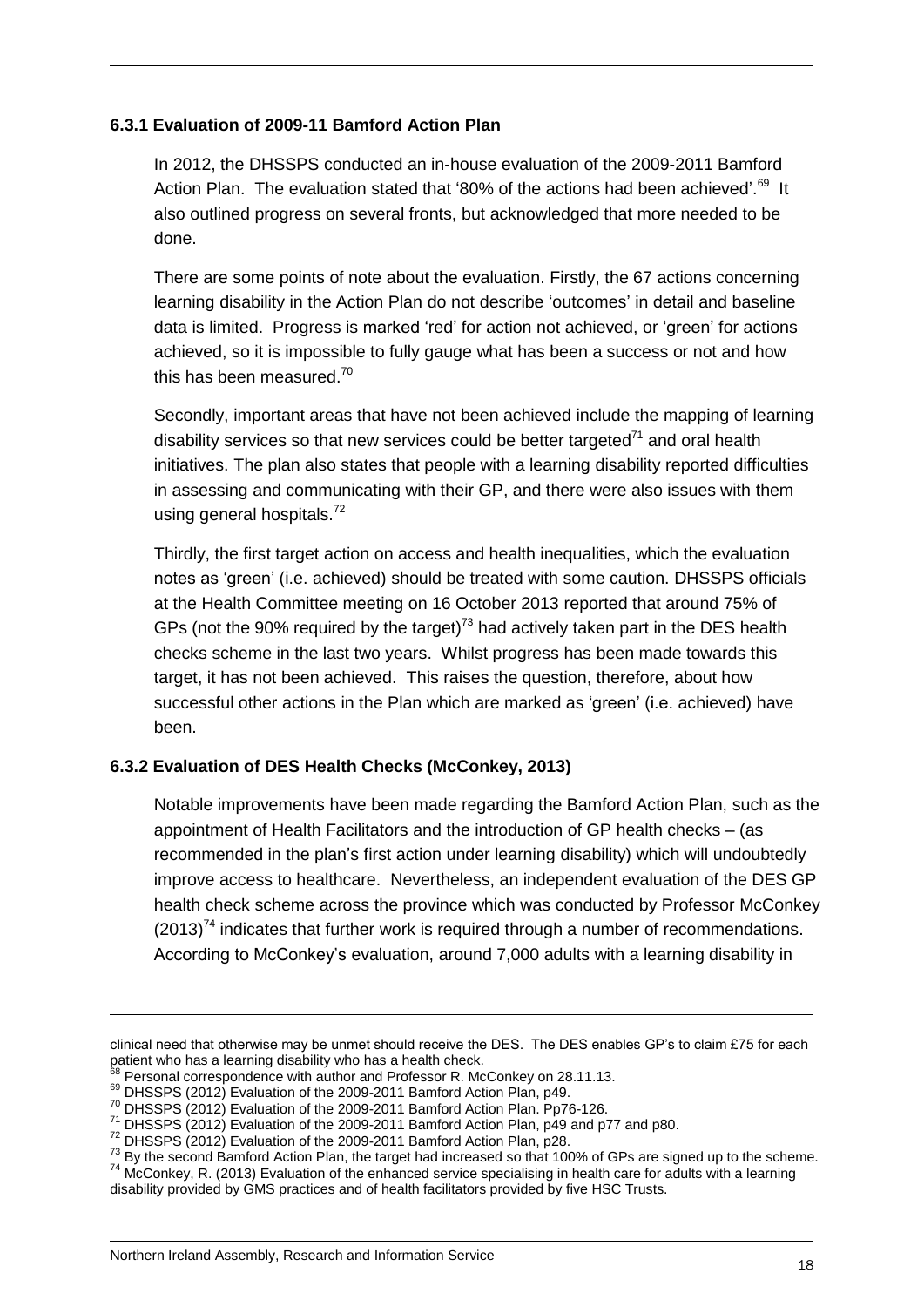Northern Ireland are listed on GP registers. The evaluation states that the overall proportion of adults with a learning disability who received a health check in Northern Ireland was 69% of those currently known to GP practices**.** <sup>75</sup> This means that a number of people both known and unknown to services (given the overall estimated number of people with a learning disability) have not had a health check.<sup>76</sup> The evaluation also identified that people with a learning disability were more likely to receive a health check if they were older, living in residential accommodation and in areas of less deprivation; and less likely to have a health check if they were younger and living in more deprived areas.<sup>77</sup> This finding would suggest that other ways might be needed to identify and target people with a learning disability in more deprived areas. Furthermore, the evaluation showed that there appeared to be low uptake of individual health action plans which were designed to ensure that health issues were addressed.<sup>78</sup>

Since GPs act as the gatekeepers to healthcare, evidence would suggest that more action is needed to ensure that all GPs sign up and partake in the DES programme; and that all relevant people with a learning disability are identified and have access to health checks/screening/health plans. In addition, there needs to be better ways to marry up the health check forms to computerised GP records as this is currently not possible.

#### <span id="page-18-0"></span>**6.7 The second Bamford Action Plan (2012-2015)**

In 2012, the DHSSPS published a second Bamford Action Plan  $(2012-2015).<sup>79</sup>$  The new plan highlights areas of achievement, but acknowledges that change has been slower than anticipated and that funding constraints continue to be a challenge. $^{80}$  The new plan does however provide a much 'tighter' set of quantifiable targets and 'outcomes' (rather than outputs) compared to the original Bamford Action Plan (2009- 11). It also includes a series of outcomes created by service users. Several healthcare actions of note included in the new Plan are:

**Action 5** – equal access to the full range of primary care services by March 2015 with the "full implementation of the DES across NI".

**Action 51** – to complete a map of learning disability services across NI by December 2013.

**Action 57** – to improve the experience of people with a learning disability using acute general hospitals (based on the GAIN guidelines) – implement staff training,

 $75$  McConkey, R. (2013) Evaluation of the enhanced service specialising in health care for adults with a learning disability provided by GMS practices and of health facilitators provided by five HSC Trusts, p13.

 $^{76}$  The appointment of 9.3 WTE Health facilitators has helped to identify people eligible for a health check (as was originally recommended by the *Equal Lives* report).

 $^{77}$  Although the evaluation acknowledges that the NI uptake rate is higher than in the rest of Great Britain.

 $^{78}$  McConkey, R. (2013) Evaluation of the enhanced service specialising in health care for adults with a learning disability provided by GMS practices and of health facilitators provided by five HSC Trusts, p13.p23.

 $^{79}$  DHSSPS Delivering the Bamford Vision Action Plan 2012-2015. 80 DHSSPS Delivering the Bamford Vision Action Plan 2012-2015, p12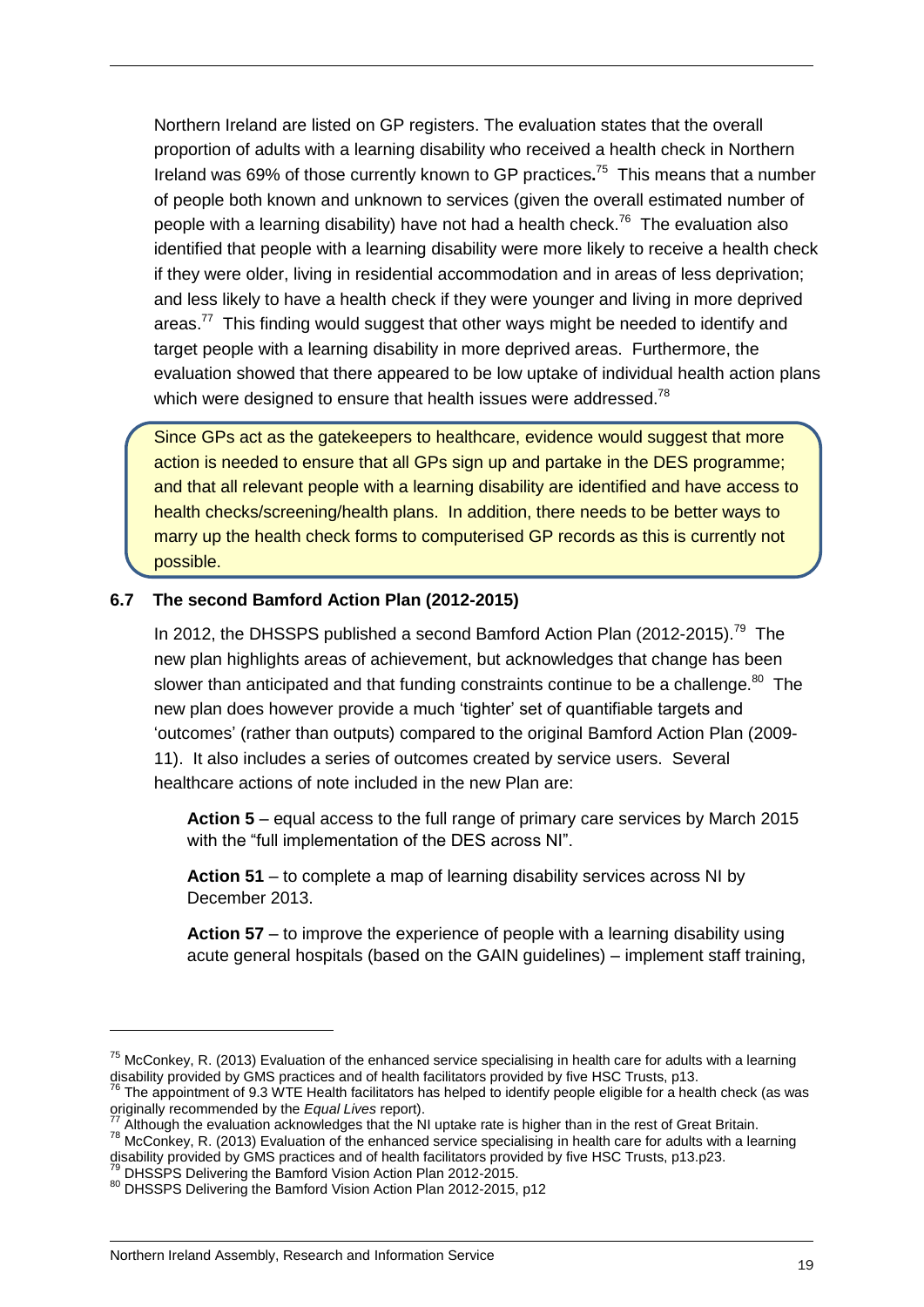reasonable adjustments, co-ordinated links between hospital and community services by March 2015.<sup>81</sup>

### <span id="page-19-0"></span>**6.4 Transforming Your Care**

One of the most important policy developments in recent years, and an area of interest to the Committee, concerns the department's proposals for reforming the health and social care system in Northern Ireland, known as *Transforming Your Care* (TYC).<sup>82</sup> Again, one of several aims in this policy is to reduce health inequalities across the whole population.<sup>83</sup> Whilst the proposals are wide ranging, a central feature is the "shift left" from hospital-based care towards an integrated model of care that is delivered in local communities, closer to people's homes. In addition, increasing emphasis will be placed on primary care, and GPs will be given more responsibilities. This may have implications for the services they provide to people with a learning disability.

In addition to the TYC document, a *draft* Strategic Implementation Plan (SIP) has been developed.<sup>84</sup> In terms of learning disabilities, the SIP focuses efforts on resettlement, delayed discharge from hospital, access to respite for carers, individualised budgets, day opportunities, the DES service, advocacy services and so forth.<sup>85</sup> In the recent Committee meeting in October 2013 on learning disability, Departmental Officials stated that "there is nothing in TYC on the wide range of issues to be addressed that was not identified previously either in *Equal Lives* or *Delivering the Bamford Vision*." As the implementation plan is in draft form, the full impact of the proposed changes will not be known until the final plan is published and the proposals have had time to have an impact.

### <span id="page-19-1"></span>**6.5 Service Framework for Learning Disability (2012)**

In September 2012, following delays, the DHSSPS *Service Framework for Learning Disability* (2013-16) was published.<sup>86</sup> Its aim is "*to promote social inclusion, reduce inequalities in health and well-being and improve HSC quality of care for people with a learning disability*" by setting out 34 standards. This document includes a range of targets (with more details about 'how' things will be achieved), performance indicators and what baseline data is to be collected (see Appendix 4 of this paper). Standards about accessing healthcare, health promotion initiatives such as reducing smoking, healthy eating, and physical exercise, are included. As baseline measures are not expected to be collected until 2014/15, it is not possible to comment on the current performance against the standards.

<sup>&</sup>lt;sup>81</sup> DHSSPS Delivering the Bamford Vision Action Plan 2012-2015, p32, p 54, p56.

<sup>&</sup>lt;sup>82</sup> DHSSPS (2011) Transforming Your Care.

<sup>83</sup> Health Social Services and Public Safety website. TYC explained [http://www.dhsspsni.gov.uk/index/tyc/tyc](http://www.dhsspsni.gov.uk/index/tyc/tyc-timeline.htm) $t$  [timeline.htm](http://www.dhsspsni.gov.uk/index/tyc/tyc-timeline.htm)

<sup>84</sup> DHSSPS (2012) Transforming Your Care; Draft Strategic Implementation plan, pp39-40.

<sup>85</sup> DHSSPS (2012) Transforming Your Care; Draft Strategic Implementation plan, pp39-40.

<sup>86</sup> DHSSPS (2012) Service Framework for learning disability.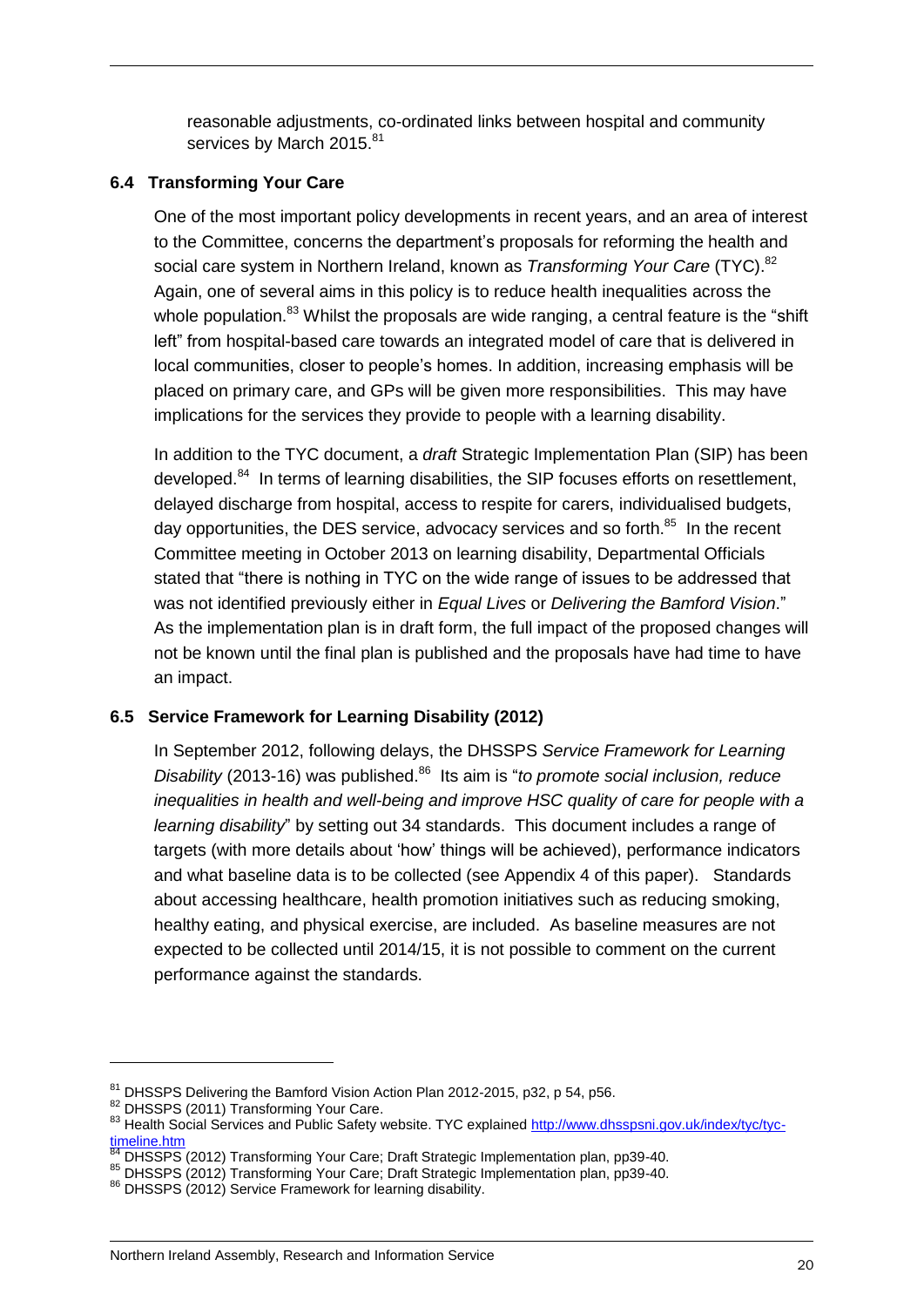#### <span id="page-20-0"></span>**6.6 Fit and Well (2012-2022)**

In 2012, the DHSSPS also developed a new *draft* public health strategy entitled *Fit and Well – Changing Lives* (2012-2022).<sup>87</sup> Its overarching goals are 1) to improve health and 2) to reduce health inequalities in collaboration with other government departments. The draft strategy identifies two strategic priorities for tackling health inequalities, both of which have relevance to people with learning disabilities:

- Early Years; and
- Supporting vulnerable people and communities

Indeed the strategy recognises that people with a learning disability are an "at risk" group, but the document appears to base its evidence largely on evidence from the UK, and provides only a small section specifically on learning disabilities as follows:<sup>88</sup>

*People with a learning disability are more likely to experience major illnesses, to develop them younger, and die of them sooner than the population as a whole. UK reports indicate they have higher rates of obesity, respiratory disease, some cancers, osteoporosis, dementia and epilepsy. It is estimated that people with learning disability are 58 times more likely to die prematurely.*

*Even with such a dramatic health profile, the learning disabled population is less likely to get some of the evidence-based screening, checks and treatments they need, and continue to face real barriers in accessing services. Information on, and activities in, health promotion can be difficult to access. These factors contribute to preventable ill health, poor quality of life and potentially, premature death.*

Some of the targeted actions for people with a learning disability in the strategy include:

- $\triangleright$  Mental and physical wellbeing of children/young people and adults with a learning disability improved through implementation of the Mental Health and Learning Disability Service Frameworks and the Bamford Action Plan.
- $\triangleright$  Increased number of young people and adults with learning disabilities participating in sport and recreation and leisure activities.<sup>89</sup>

### <span id="page-20-1"></span>7. Conclusion

 $\overline{a}$ 

Health inequalities are complex and are influenced by a number of factors such as poverty, social isolation and a lack of access to healthcare services. People with a learning disability are a particularly vulnerable group who experience greater health inequalities than the general population. Research shows that they die at a younger

<sup>&</sup>lt;sup>87</sup> DHSSPS (2012) Fit and Well Changing Lives 2012-2022

<sup>88</sup> DHSSPS (2012) Fit and Well Changing Lives 2012-2022 p 48.

<sup>89</sup> DHSSPS (2012) Fit and Well Changing Lives 2012-2022 p 60.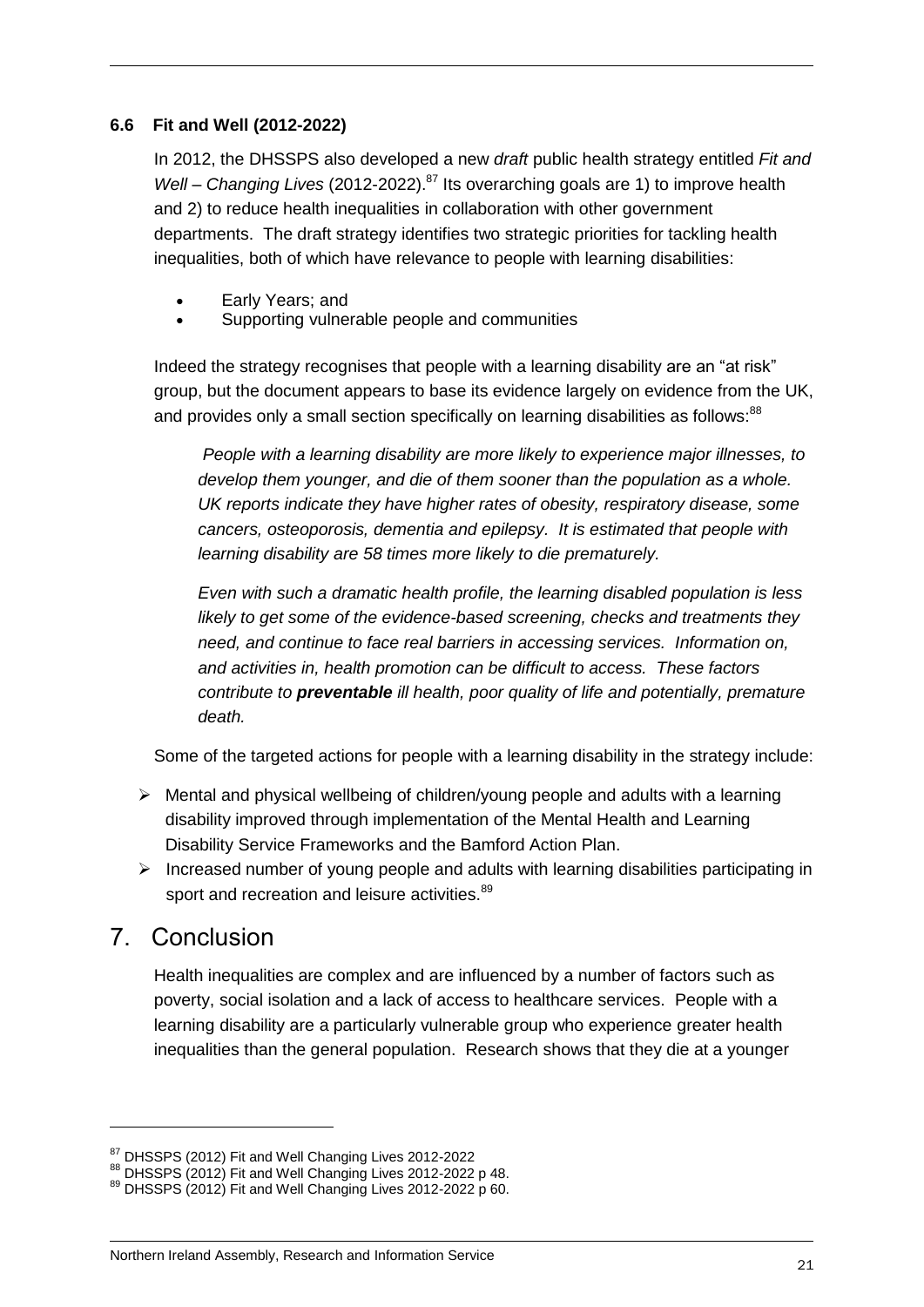age and experience poorer health outcomes. In many instances, these poorer health outcomes are avoidable.

An estimated 26,500 people in Northern Ireland have a learning disability – yet no accurate register of actual numbers exists, meaning that some people with a learning disability are 'hidden', not known to services, and missing out on appropriate healthcare services. Collecting accurate data on the learning disability population would be a useful starting place to establish baseline data on service users and their health. It would also fulfill the repeated recommendations by various UK based inquires about the importance of collecting and monitoring data about this group.

Several policies, such as the DHSSPS Service Framework for Learning Disability and the latest Bamford Action Plan (2012-15) place responsibility on the department to identify and address the health inequalities of people with a learning disability. Whilst the overall intention of the DHSSPS to deliver on the Bamford Vision and the associated strategies are commendable, the time taken for many areas to be implemented has been long. Given the slow pace, it is too soon to sense any real change in terms of health inequalities.

Evidence would also indicate that more needs to be done - not just to improve access to primary care through the DES, which is only one facet of care, but to ensure that needs are met through secondary care; through health promotion and screening; in terms of legal obligations and reasonable adjustments; and in terms of identifying and monitoring the health of people with a learning disability throughout the life course. In tackling the wider social determinants of health for this group (such as poverty and unemployment), continued targeted action is required across all government departments.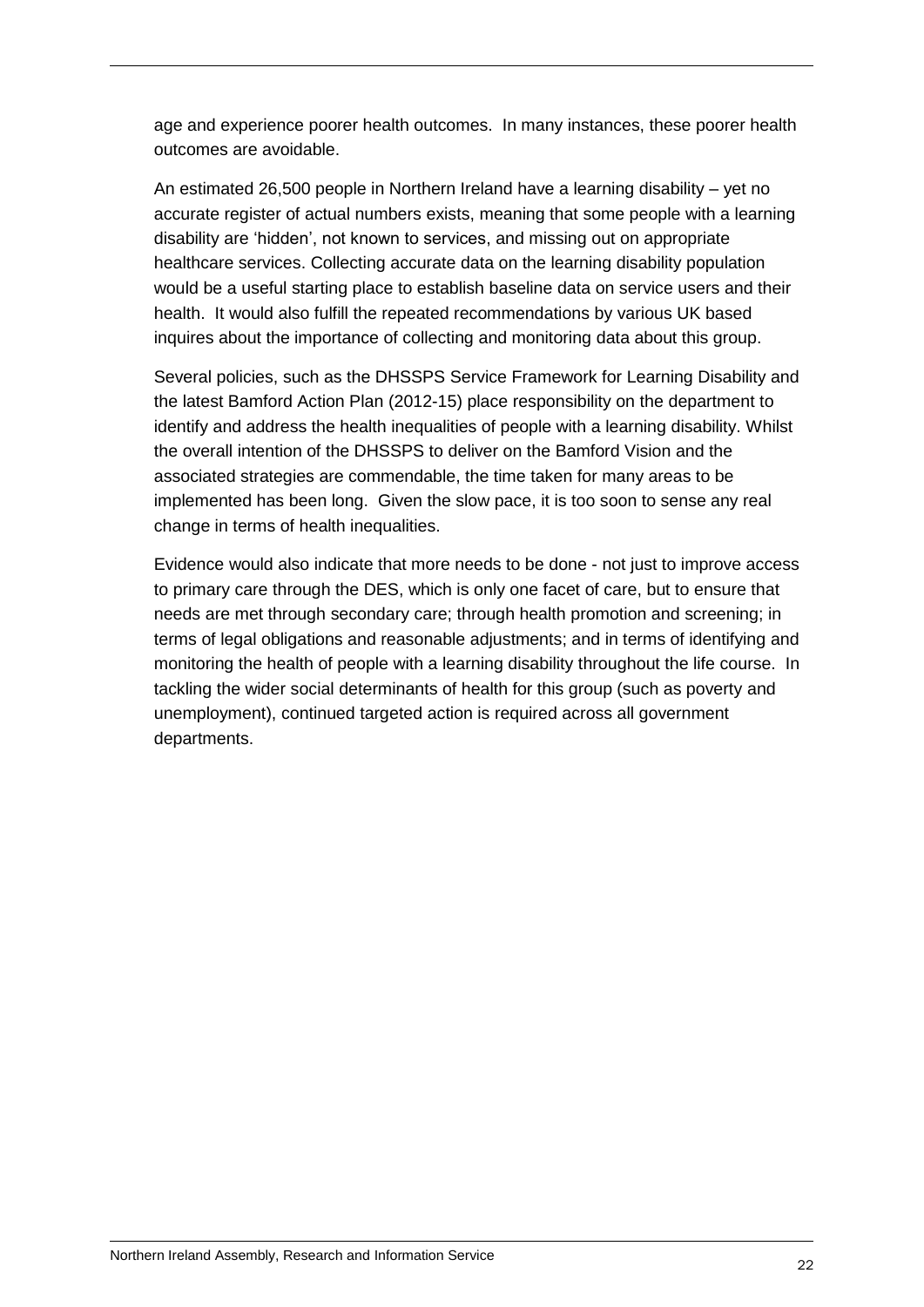<span id="page-22-0"></span>Appendix 1 Recommendations from the Confidential Inquiring into the premature deaths of people with learning disabilities

| The key recommendations from the CIPOLD review of deaths are: |                                                                                                                                                                                                                                                                                                                                                                                          |  |                                                                                                                                                                                                                                                                                                                                                                |  |  |
|---------------------------------------------------------------|------------------------------------------------------------------------------------------------------------------------------------------------------------------------------------------------------------------------------------------------------------------------------------------------------------------------------------------------------------------------------------------|--|----------------------------------------------------------------------------------------------------------------------------------------------------------------------------------------------------------------------------------------------------------------------------------------------------------------------------------------------------------------|--|--|
| 1.                                                            | Clear identification of people with<br>learning disabilities on the NHS<br>central registration system and in<br>all healthcare record systems.<br>Reasonable adjustments<br>required by, and provided<br>to, individuals, to be audited<br>annually and examples of best<br>practice to be shared across<br>agencies and organisations.                                                 |  | 10 Mental Capacity Act advice to be<br>easily available 24 hours a day.                                                                                                                                                                                                                                                                                        |  |  |
|                                                               |                                                                                                                                                                                                                                                                                                                                                                                          |  | 11 The definition of Serious Medical<br>Treatment and what this means<br>in practice to be clarified.<br>12 Mental Capacity Act training and<br>regular updates to be mandatory<br>for staff involved in the delivery<br>of health or social care.<br>13 Do Not Attempt Cardiopulmonary<br>Resuscitation (DNACPR) Guidelines<br>to be more clearly defined and |  |  |
|                                                               |                                                                                                                                                                                                                                                                                                                                                                                          |  |                                                                                                                                                                                                                                                                                                                                                                |  |  |
| 3.                                                            | NICE Guidelines to take into<br>account multi-morbidity.                                                                                                                                                                                                                                                                                                                                 |  |                                                                                                                                                                                                                                                                                                                                                                |  |  |
|                                                               | 4 A named healthcare coordinator to<br>be allocated to people with complex<br>or multiple health needs, or two<br>or more long-term conditions.                                                                                                                                                                                                                                          |  | standardised across England.<br>14 Advanced health and care planning<br>to be prioritised. Commissioning<br>processes to take this into                                                                                                                                                                                                                        |  |  |
|                                                               | 5 Patient-held health records to be<br>introduced and given to all patients<br>with learning disabilities who<br>have multiple health conditions.<br>6 Standardisation of Annual Health<br>Checks and a clear pathway<br>between Annual Health Checks<br>and Health Action Plans.                                                                                                        |  | account, and to be flexible and<br>responsive to change.                                                                                                                                                                                                                                                                                                       |  |  |
|                                                               |                                                                                                                                                                                                                                                                                                                                                                                          |  | 15 All decisions that a person<br>with learning disabilities is to                                                                                                                                                                                                                                                                                             |  |  |
|                                                               |                                                                                                                                                                                                                                                                                                                                                                                          |  | receive palliative care only to<br>be supported by the framework<br>of the Mental Capacity Act<br>and the person referred to a                                                                                                                                                                                                                                 |  |  |
| 7                                                             | People with learning disabilities<br>to have access to the same<br>investigations and treatments as<br>anyone else, but acknowledging<br>and accommodating that they may<br>need to be delivered differently<br>to achieve the same outcome.<br>Barriers in individuals' access to<br>healthcare to be addressed by<br>proactive referral to specialist<br>learning disability services. |  | specialist palliative care team.<br>16 Improved systems to be put in                                                                                                                                                                                                                                                                                           |  |  |
|                                                               |                                                                                                                                                                                                                                                                                                                                                                                          |  | place nationally for the collection of<br>standardised mortality data about<br>people with learning disabilities.                                                                                                                                                                                                                                              |  |  |
|                                                               |                                                                                                                                                                                                                                                                                                                                                                                          |  | 17 Systems to be put in place<br>to ensure that local learning                                                                                                                                                                                                                                                                                                 |  |  |
| 8                                                             |                                                                                                                                                                                                                                                                                                                                                                                          |  | disability mortality data is<br>analysed and published on<br>population profiles and Joint<br>Strategic Needs Assessments.                                                                                                                                                                                                                                     |  |  |
| 9                                                             | Adults with learning disabilities to<br>be considered a high-risk group for<br>deaths from respiratory problems.                                                                                                                                                                                                                                                                         |  | 18 A National Learning<br><b>Disability Mortality Review</b><br>Body to be established.                                                                                                                                                                                                                                                                        |  |  |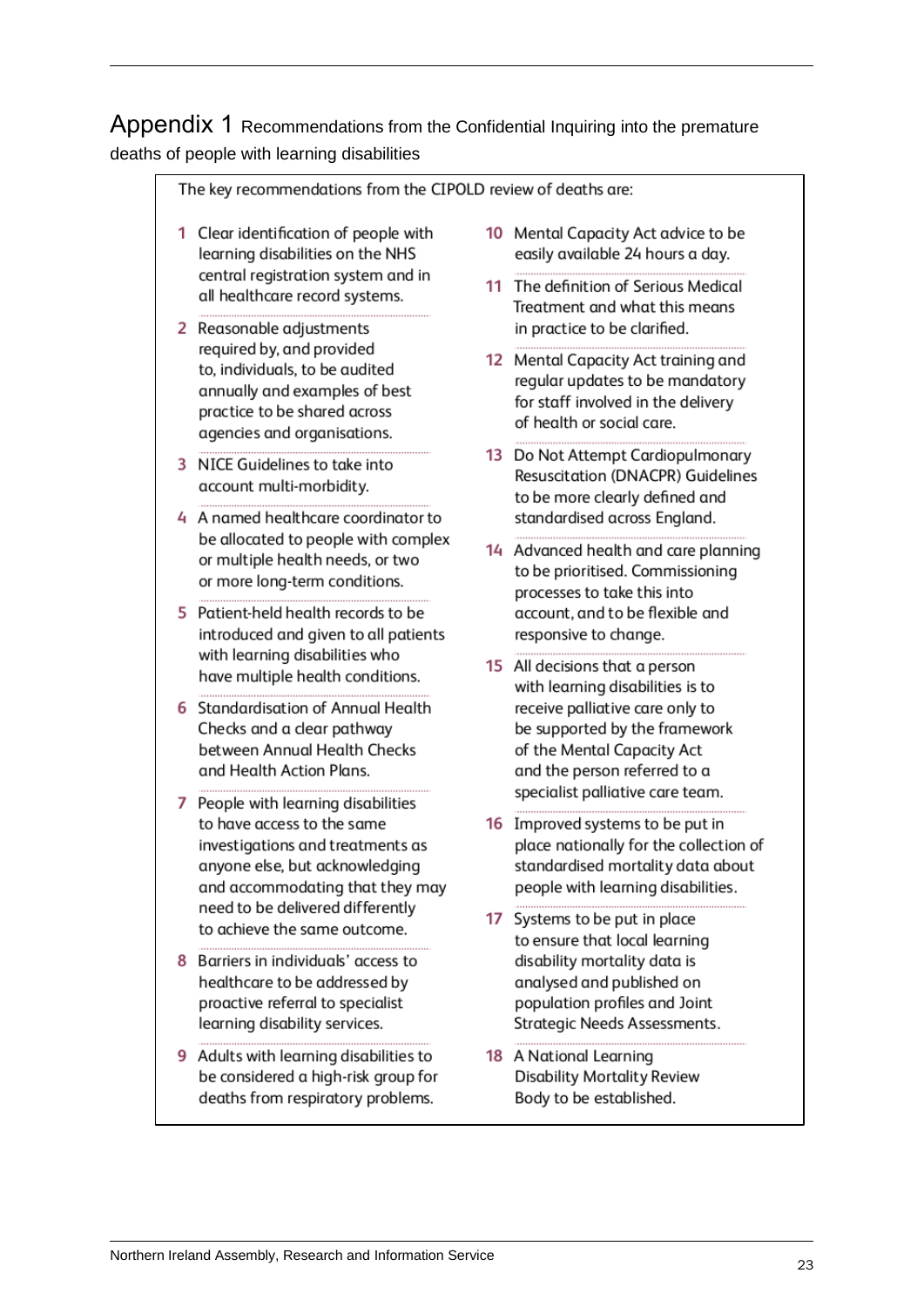### <span id="page-23-0"></span> $\mathsf{Appendix}\ 2$ : Inequalities linked to learning disability (Equal Lives Review, 2005) $^\mathsf{so}$

|                     | Equal Lives Review (2005) Inequalities faced by people with a learning disability                                                                                                |  |  |  |  |  |
|---------------------|----------------------------------------------------------------------------------------------------------------------------------------------------------------------------------|--|--|--|--|--|
| <b>Children</b>     | Many children are unable to access mainstream play and leisure activities.                                                                                                       |  |  |  |  |  |
| and Young<br>People | Access to preschool facilities is curtailed.                                                                                                                                     |  |  |  |  |  |
|                     | Mothers are likely to be unemployed and more likely to report ill-health.                                                                                                        |  |  |  |  |  |
|                     | The burden of caring is more likely to fall on the mother.                                                                                                                       |  |  |  |  |  |
|                     | Financial burdens due to reduced income, families more likely to experience social<br>deprivation.                                                                               |  |  |  |  |  |
|                     | Siblings may also face inequalities - many having less contact with friends; increased<br>anxiety compared to other children.                                                    |  |  |  |  |  |
|                     | Transition from school to adult services is a concern for parents. Lack of career<br>guidance, further education, work experience and vocational training.                       |  |  |  |  |  |
| <b>Adult Life</b>   | Lack of opportunities in employment, further education, leisure, social life and personal<br>relationships. Poverty contributes to some of these.                                |  |  |  |  |  |
|                     | Fewer people with a learning disability achieve accredited qualifications.                                                                                                       |  |  |  |  |  |
| <b>Health and</b>   | High levels of unmet health needs among people with a learning disability in NI.                                                                                                 |  |  |  |  |  |
| <b>Wellbeing</b>    | Some may have a higher incidence of physical health problems.                                                                                                                    |  |  |  |  |  |
|                     | People with challenging behaviours are more likely to be socially isolated not only<br>because of their behaviour, but because of barriers to their social interaction skills.   |  |  |  |  |  |
|                     | Those with the most severe behavioural problems are also more likely to be excluded<br>from day opportunities such as day care or school.                                        |  |  |  |  |  |
|                     | People who challenge services are more likely to be the last to leave institutional care<br>and more likely to be admitted to hospitals for specialist assessment and treatment. |  |  |  |  |  |
|                     | People who commit offences may not come before the courts but will have to live in<br>more confined and highly supervised settings, often long-stay in hospitals.                |  |  |  |  |  |
| Growing<br>Older    | Many older people with a learning disability are at particular risk of neglect, poor<br>access to health care and marginalisation within society.                                |  |  |  |  |  |
|                     | Some people with Down's Syndrome age prematurely and life longevity is reduced for<br>many people with severe and profound disabilities.                                         |  |  |  |  |  |

 $\overline{a}$ 

<sup>&</sup>lt;sup>90</sup> Equal Lives (2005) Review of Policy and Services for People with a Learning Disability in Northern Ireland p29.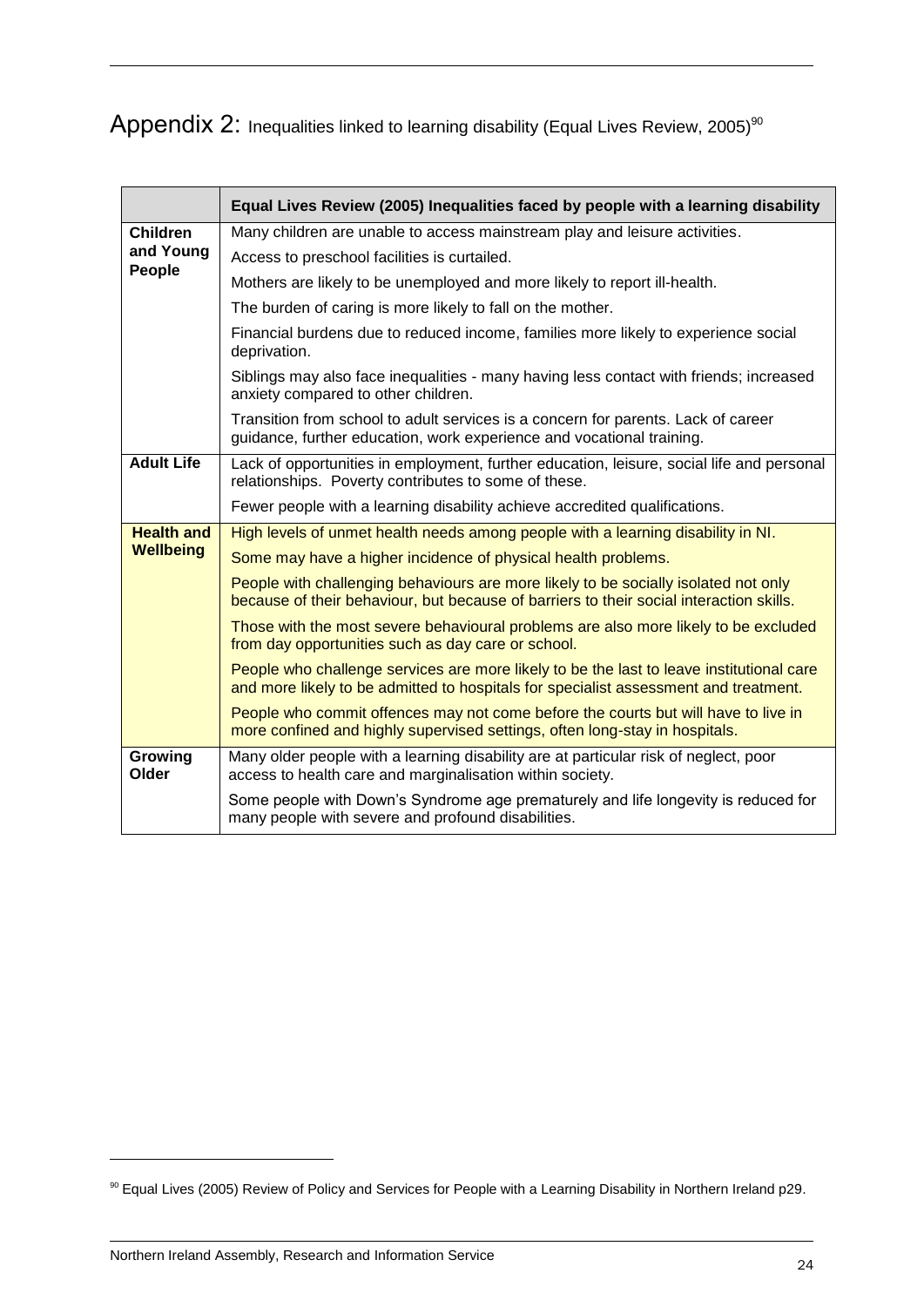### <span id="page-24-0"></span>Appendix 3: Bamford Action Plan (2009-11); Key action to address health inequalities

| <b>KEY ACTIONS</b>                                                                                                                                                                                                                                                                                                                                                                                                                                                                                                                                            | <b>FOR ACTION</b><br>BY                                                                                                           | <b>OUTPUT REQUIRED</b>                                                                                                                                                                                                                                                                                                                                                                                                                                                                                                                                                                                                                                      | <b>TIMETABLE</b><br><b>FOR</b><br><b>COMPLETION</b><br><b>AND KEY</b><br><b>MILESTONES</b> | BENEFITS (to people with mental<br>health need or a learning<br>disability)                                                                                                                                                                                                                                                                                                                                                                                                                                                                                                                                                                                                                   |
|---------------------------------------------------------------------------------------------------------------------------------------------------------------------------------------------------------------------------------------------------------------------------------------------------------------------------------------------------------------------------------------------------------------------------------------------------------------------------------------------------------------------------------------------------------------|-----------------------------------------------------------------------------------------------------------------------------------|-------------------------------------------------------------------------------------------------------------------------------------------------------------------------------------------------------------------------------------------------------------------------------------------------------------------------------------------------------------------------------------------------------------------------------------------------------------------------------------------------------------------------------------------------------------------------------------------------------------------------------------------------------------|--------------------------------------------------------------------------------------------|-----------------------------------------------------------------------------------------------------------------------------------------------------------------------------------------------------------------------------------------------------------------------------------------------------------------------------------------------------------------------------------------------------------------------------------------------------------------------------------------------------------------------------------------------------------------------------------------------------------------------------------------------------------------------------------------------|
| Ensure that persons with a<br>learning disability have<br>equal access to the full<br>range of primary health<br>care services to improve<br>the physical and mental<br>health inequalities<br>experienced by them<br>A directed enhanced<br>service (DES) to workin<br>partnership with multi-<br>disciplinary learning<br>disability team and primary<br>care staff will be<br>developed across the<br>region<br>Develop individual health<br>actions plans on a person<br>centred basis involving<br>people with a learning<br>disability and their carers | <b>HSC Primary</b><br>Care, Acute<br>Hospitals, Multi-<br>Disciplinary<br>Learning<br>Disability Teams,<br><b>Other Providers</b> | A directed enhanced<br>service (DES) will be rolled<br>out regionally for adults<br>with learning disabilities<br>and will be provided in 90%/<br>Af GP practices which will<br>Develop and maintain<br>٠<br>a register of clients with<br>a learning disability<br>Develop individual<br>٠<br>health action plans for<br>children and adults with<br>a learning disability.<br>Provide a recall system<br>٠<br>Provide annual health<br>$\bullet$<br>checks integrated into<br>the personal health<br>record<br>Involve carers and<br>support workers<br>Provide a review<br>$\bullet$<br>mechanism to include<br>outcomes and actions<br>from assessments | 2011                                                                                       | Better health promotion and<br>٠<br>interventions that focus on improving<br>the health status of people with a<br>learning disability in key areas such<br>as nutrition, obesity, exercise and<br>dental health<br>Health problems detected and<br>٠<br>treated earlier to minimise risk to the<br>person's health and well-being<br>Enhanced usage of generic health<br>٠<br>services<br>Promote a team based approach to<br>$\bullet$<br>care with improved liaison with<br>carers, health and social care<br>professionals<br>Seamless care provided<br>٠<br>Provide accessible health & social<br>$\bullet$<br>care information to people with a<br>learning disability and their carers |

#### THEME: Promoting positive health, well-being and early intervention